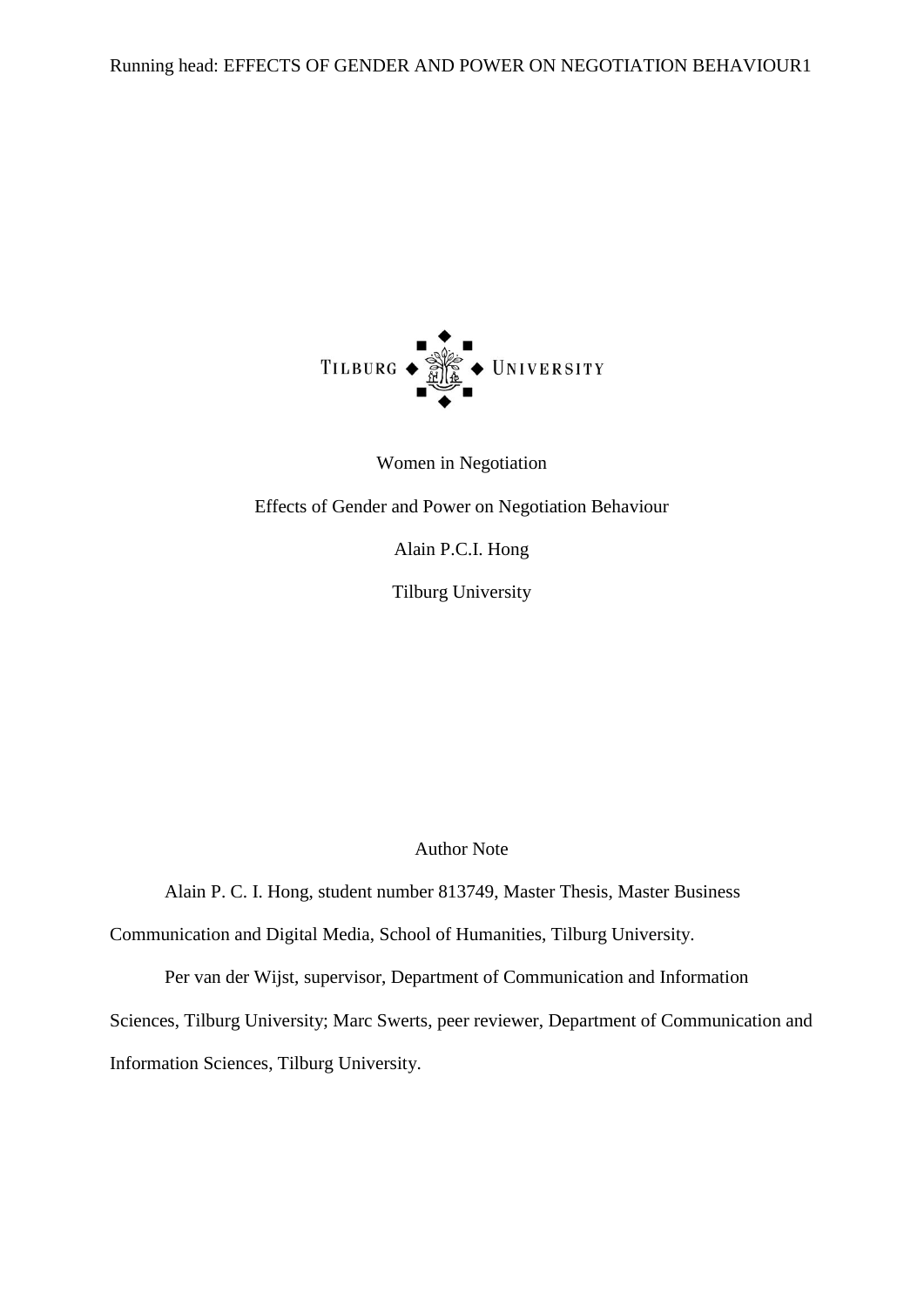#### Abstract

Research on gender and negotiation has revealed interesting differences in cognitive and behavioural processes between men and women. Despite the fact that gender differences in negotiation exist, results of many studies show that women are often left worse off at the negotiation table and tend to negotiate less favourable outcomes than men. Drawing on recent research on power, this study tested the question whether power affects men"s and women"s negotiation behaviour differently. The author expected that power affected women"s negotiation behaviour more than men"s negotiation behaviour. More specifically, women were expected to make better first offers and negotiate better outcomes for themselves when they were primed with the experience of having power, whereas men"s negotiation behaviour was expected not to be affected by the power prime. Using a face-to-face distributive bargaining situation, participants were primed with the experience of having power, by recalling a situation in which they had power over others, and negotiated with an opponent about the asking price of a house. The results of this study show that women who were primed with the experience of having power made better first offers and negotiated better outcomes than women who were not primed with the experience of having power. Moreover, results also show that power reduced differences in negotiation outcomes between men and women. All in all, this study shows that power influences men's and women's behaviour in negotiation differently and suggests that gender differences in negotiations are, in part, due to gender differences in social power.

*Keywords*: gender, power, sense of power, negotiation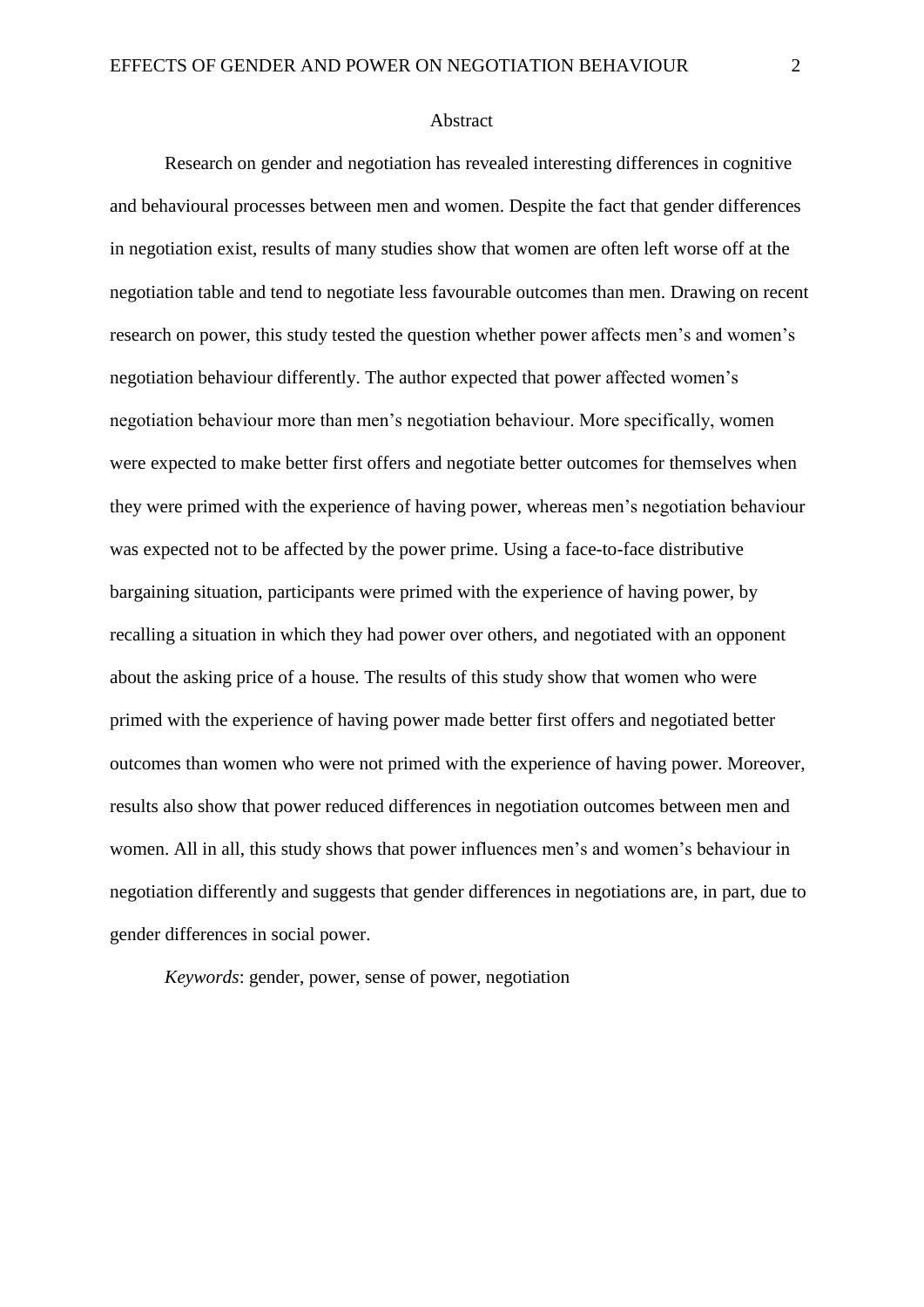Effects of Gender and Power on Negotiation Behaviour

Consider the case where two individuals, a male and a female, are negotiating separately about the price of similar cars for themselves. During the negotiation process, the male and female negotiator made completely different offers: The male negotiator started with a much lower opening offer, made smaller concessions, and ended with a much lower final offer, as compared to the female negotiator. At the end of the negotiation, the male negotiator as well as the female negotiator managed to pay less than the asking price. However, the male negotiator payed less for the car than did the female negotiator. Although we all negotiate, we differ in how we negotiate. Within the domain of individual differences in negotiation, the search for gender differences is the most researched topic by scholars. Although this research has highlighted many interesting differences in cognitive and behavioural processes between men and women in negotiation, the results of many studies show that women tend to be worse off at the negotiation table (Barron, 2003; Bowles, Babcock, & McGinn, 2005; Stuhlmacher & Walters, 1999), especially in distributive bargaining tasks. This is true despite the fact that, overall, women still earn less than men (Bureau of Labor Statistics [BLS], 2008, 2011; Statistics Netherlands [CBS], 2011), while many women have the opportunity to negotiate a higher salary, especially since women"s labour force participation has increased (BLS, 2009; CBS, 2011). But what affects men"s and women's behaviour in negotiations?

Recent research supports the idea that increased power influences individuals' behaviour in negotiations. According to Keltner, Gruenfeld, and Anderson (2003), increased power leads to approach behaviour, that is, behaviour related to pursuing and acquiring goals and rewards in the enivornment (e.g., moving towards a desired object). In contrast, reduced power leads to repressed behaviour, that is, behaviour related to avoiding threats and (possible) punishments (e.g., inhibited speech). Recently, scholars have begun to explore the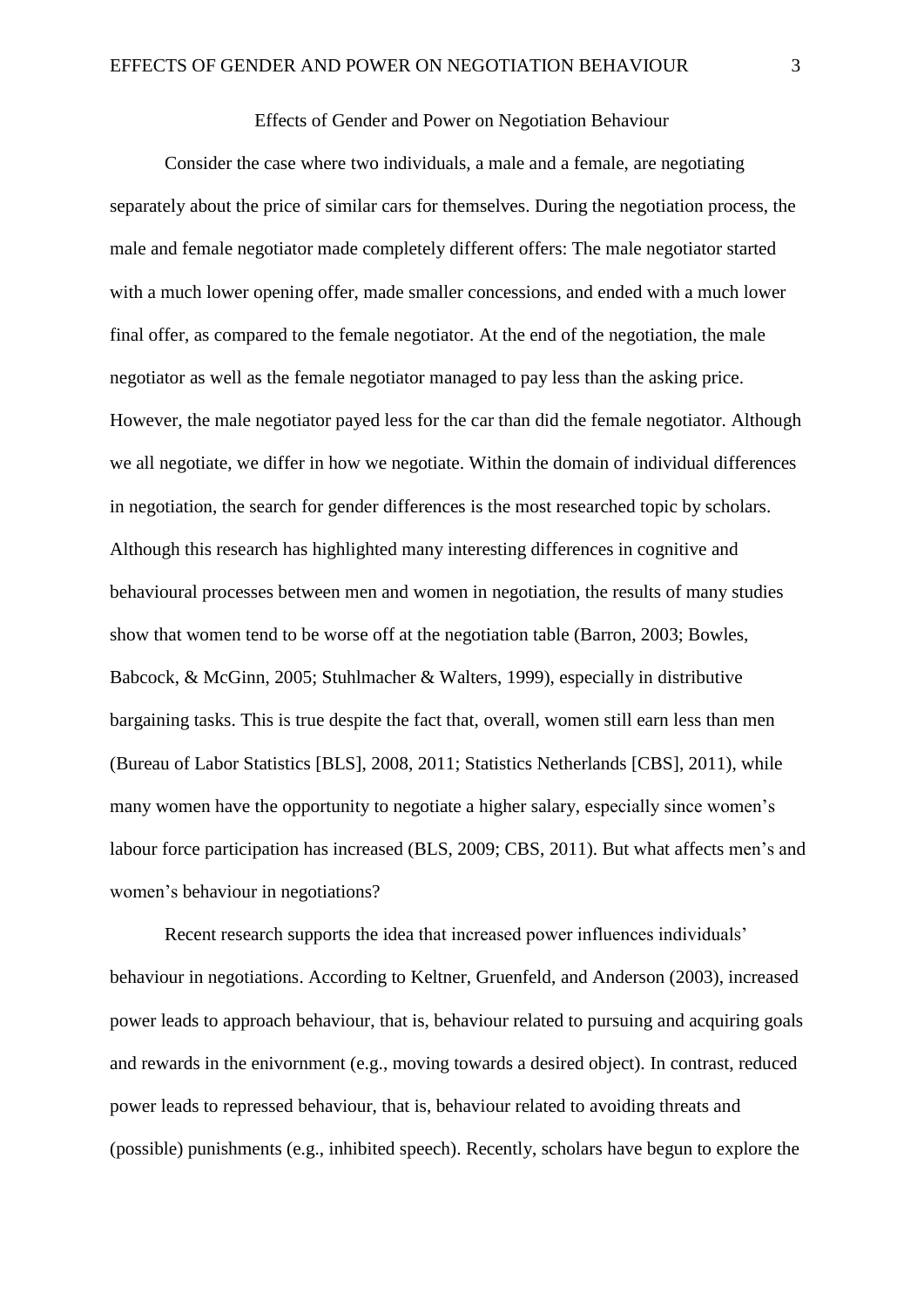consequences of increased and reduced power on individuals" affect, cognition, and behaviour (e.g., Galinsky, Gruenfeld, & Magee, 2003; Small, Gelfand, Babcock, & Gettman, 2007). However, little research has examined how power influences an individual"s negotiation behaviour in general, and more specificly, whether power influences men's and women's negotiation behaviour differently. This raises the following question: To what extent does the experience of power influence men's and women's negotiation behaviour?

In what follows, I will first describe important recent findings of gender differences in negotiation. I then describe how power may influence individuals, discussing the recently proposed Approach / Inhibition Theory of power (Keltner et al., 2003). Drawing on this theory and findings from recent research, I then provide theoretical rationale for how the experience of power may influence men"s and women"s behaviour in a distributive bargaining situation, and how the experience of power may influence the difference in negotiation outcomes between men and women. Using a face-to-face bargaining situation, I then describe a study that examined the effects of power on women"s negotiation behaviour.

## **Gender Differences in Negotiation**

Research on gender differences in negotiation dates back to the 1970s and has yielded many inconsistent findings (Rubin & Brown, 1975). Some studies reported men to reap better negotiation results than women (e.g., King & Hinson, 1994; Neu, Graham, & Gilly, 1988), whereas others reported no significant differences between men and women in negotiation (e.g., Pruitt, Carnevale, Forcey, & van Slyck, 1986; Putnam & Jones, 1982). Despite the inconsistency in research findings, two recent meta-analyses showed that, overall, women, as compared to men, behave more cooperatively in negotiations (Walters, Stuhlmacher, & Meyer, 1998) and negotiate worse outcomes (Stuhlmacher & Walters, 1999), especially in distributive bargaining tasks.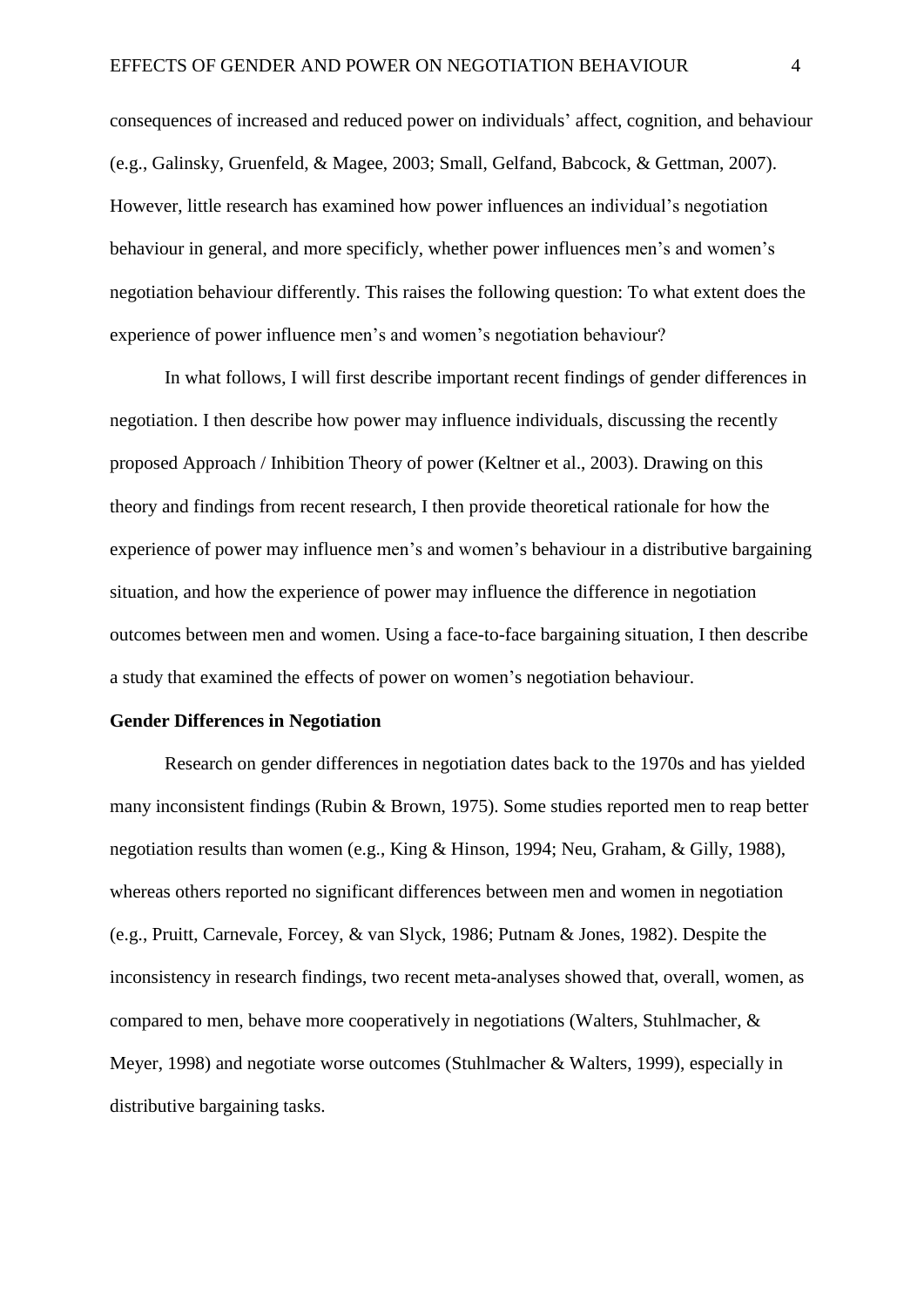Nevertheless, the contradictory findings of earlier research has led scholars to examine gender and negotiation from a more cognitive and behavioural approach, and taking also into account certain circumstances in which gender differences do emerge. To start with, men and women differ in their expectations of negotiation outcomes. Bowles, Babcock, and McGinn (2005) showed that when expectations about negotiation outcomes are not given, this benefits men more than women in terms of making offers and negotiation outcomes. Bowles et al. (2005) found that men, as compared to women, expected to pay 10% less, offered 19% less, and obtained better outcomes in a negotiation about buying supplies for a manufacturer.

Furthermore, men and women also differ in how they frame a conflict situation. Conflict framing refers to how individuals interpret a conflict, which reflects their orientation towards a conflict (Pinkley, 1990). In one study, Pinkley (1990) asked disputants to describe a conflict they experienced. The results showed that women tend to frame conflicts in terms of relationship characteristics, whereas men tend to perceive conflicts in terms of task characteristics. Consequently, this might lead women, as compared to men, to negotiate worse outcomes for themselves, as Pinkley and Northcraft (1994) showed that individuals who focussed on the tasks of the negotiation reaped better personal negotiation outcomes (i.e., monetary outcomes) than individuals who focussed on the relationship of the negotiation.

In addition, men and women also differ in how they perceive their own worth and abilities when requesting a salary. Barron (2003) showed that men requested a higher salary than did women. Barron argued that men and women differ in beliefs about their own worth (i.e., in monetary terms), entitlement, and proving oneself when negotiating a higher salary. When analysing post-negotiation interviews with the male and female negotiators, Barron found that women, as compared to men, made more remarks about their uncertainty in determining their worth, made more remarks about being entitled to the same salary as others, and made fewer remarks about the need to prove themselves in negotiations.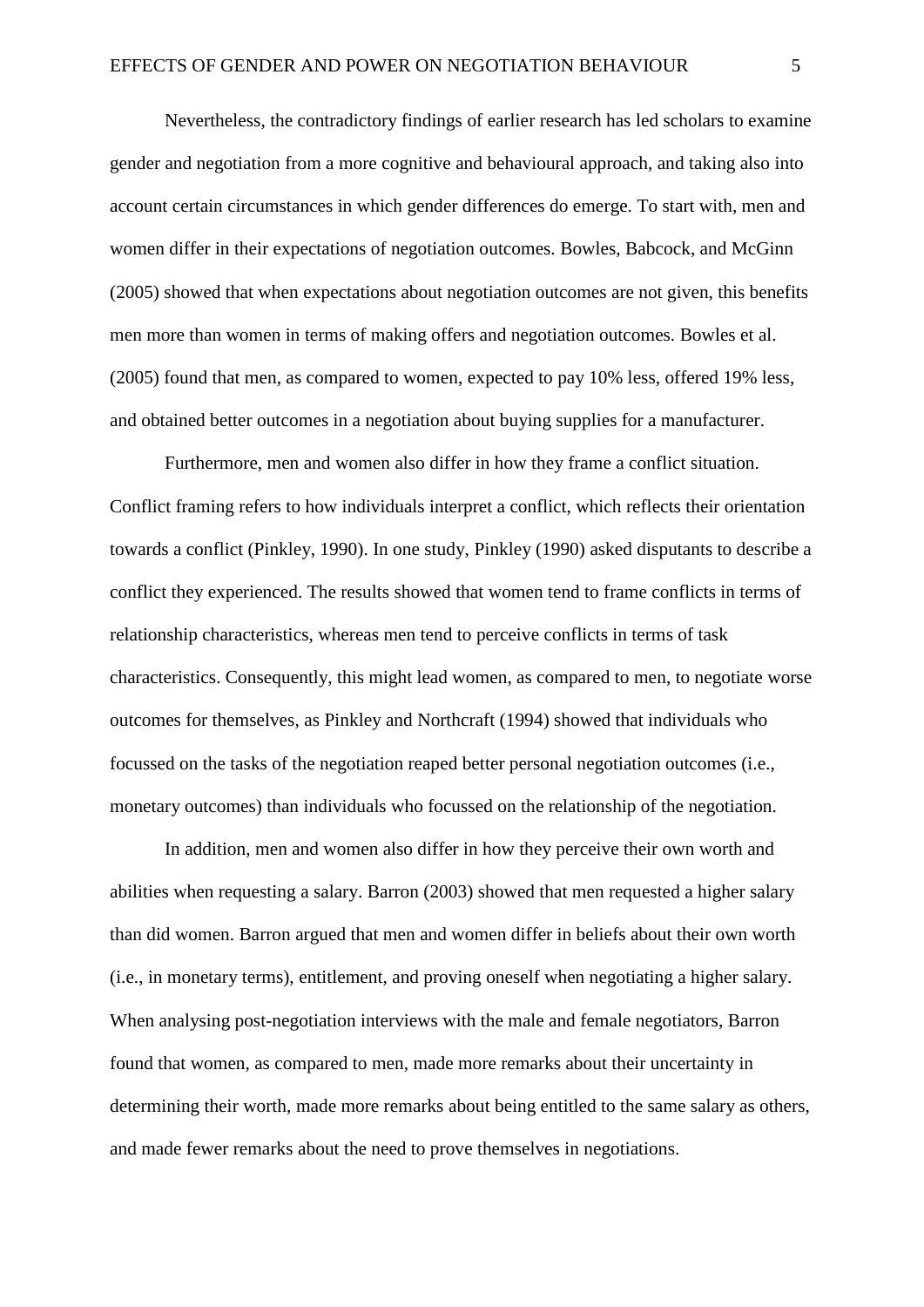All in all, these studies highlight important differences between men and women in negotiation. However, the results of these studies favour men more than women, as women tend to do worse in negotiations than men, especially in distributive bargaining situations. To overcome that disadvantage, results from a recent study suggest that the experience of power may have a positive influence on women in distributive bargaining. Small, Gefland, Babcock, and Gettman (2007) showed that women, as compared to men, initiated fewer negotiations and felt more intimidated by the prospect of negotiating. However, when women were primed to perceive themselves as being powerful, by recalling a situation in which they had power, these feelings of intimidation towards negotiating were reduced. Thus, as power positively influences women"s feelings to negotiating, power might also affect women"s negotiation behaviour and outcomes positively. But what is power in negotiation? And how does power affect the individual's behaviour?

#### **Power, Approach, and Inhibition**

Power can be defined as the degree to which an actor has the ability to control the resources and outcomes of other individuals and one"s own resources and outcomes, in order to satisfy one"s own or others" purposes in a situation (Deutsch, 1973; Galinsky et al., 2003; Keltner et al., 2003; Magee, Galinsky, & Gruenfeld, 2007). The ability of an actor refers to the sources of power (Lewicki, Barry, & Saunders, 2010) which are informational (e.g., expertise), personal (e.g., skills), position-based (e.g., authority), relationship-based (e.g., interdependency), and contextual (e.g., BATNAs). Actors can have control over their own and others" resources by giving these resources to or withholding them from others (Keltner et al., 2003). Resources can be material (e.g., money) or social (e.g., knowledge and affection) (Keltner et al., 2003), and purposes can be targets (Lewicki et al., 2010), goals, wants, or desires (Deutsch, 1973).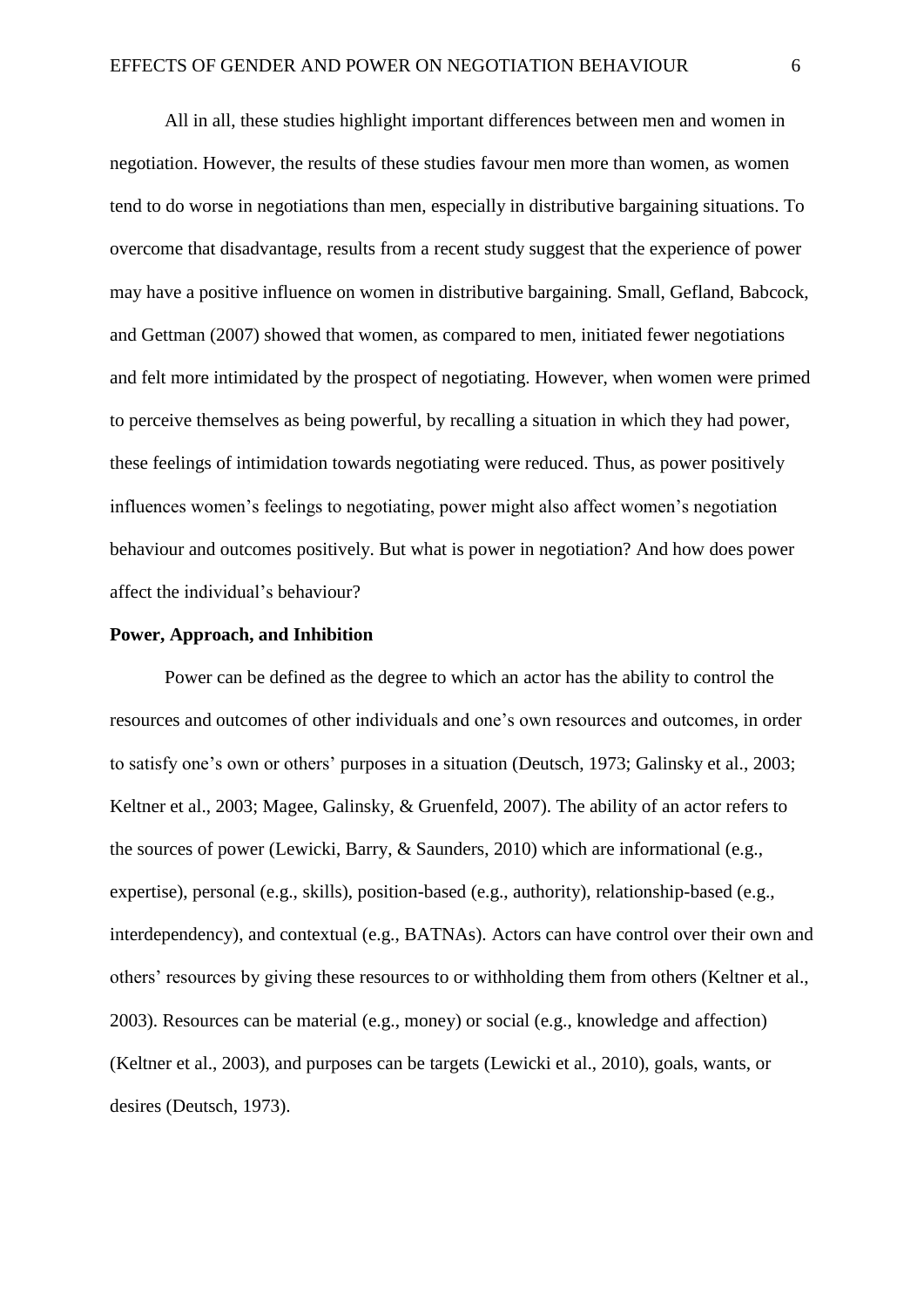Research on power and behaviour comprises a variety of perspectives (for a review, see Keltner et al., 2003), such as how power influences stereotyping (Fiske, 1993), teasing (Keltner, Young, Heerey, Oemig, & Monarch, 1998), or conformation to others (Milgram, 1974). Within the negotiation literature, many scholars have examined how BATNAs (Best Alternative To a Negotiated Agreement), as a contextual source of power, influence an individual"s negotiation behaviour. For example, Pinkley, Neale, and Bennett (1994) showed that individuals who had a BATNA reached higher personal outcomes and higher joint outcomes in a salary negotiation. Likewise, Magee et al. (2007) showed that individuals who had a BATNA were more likely to make the first offer in a negotiation than were individuals who did not possess a BATNA.

All in all, in these and many other studies, power is often conceptualized as one"s capacity to influence others. According to Fiske (1993), this type of power (i.e, power to influence others) can be referred to as social power, as it derives from an individual's relationship to others. Galinsky et al. (2003), therefore, define power as the ability to control one"s own and others" resources, without social interference. According to Galinsky et al. (2003), individuals with power have access to more resources in contrast to individuals who lack power. Powerful individuals, therefore, experience less interference from others and can thus behave more unconstrained than powerless individuals (Galinsky et al., 2003). According to Keltner et al. (2003), the effects of social power on human behaviour can be integrated in a theory: The Approach / Inhibition Theory of power. This theory suggests that high power is associated with approach behaviour, whereas low power is related to inhibitory behaviour. The perspectives on approach and inhibition behaviour can be derived from a theory about the activation of two motivational systems: The behavioral approach system and behavioural inhibition system (Gray, 1987). The behavioural approach system is activated as a response to cues for rewards and opportunities, and motivates an individual to pursue and acquire these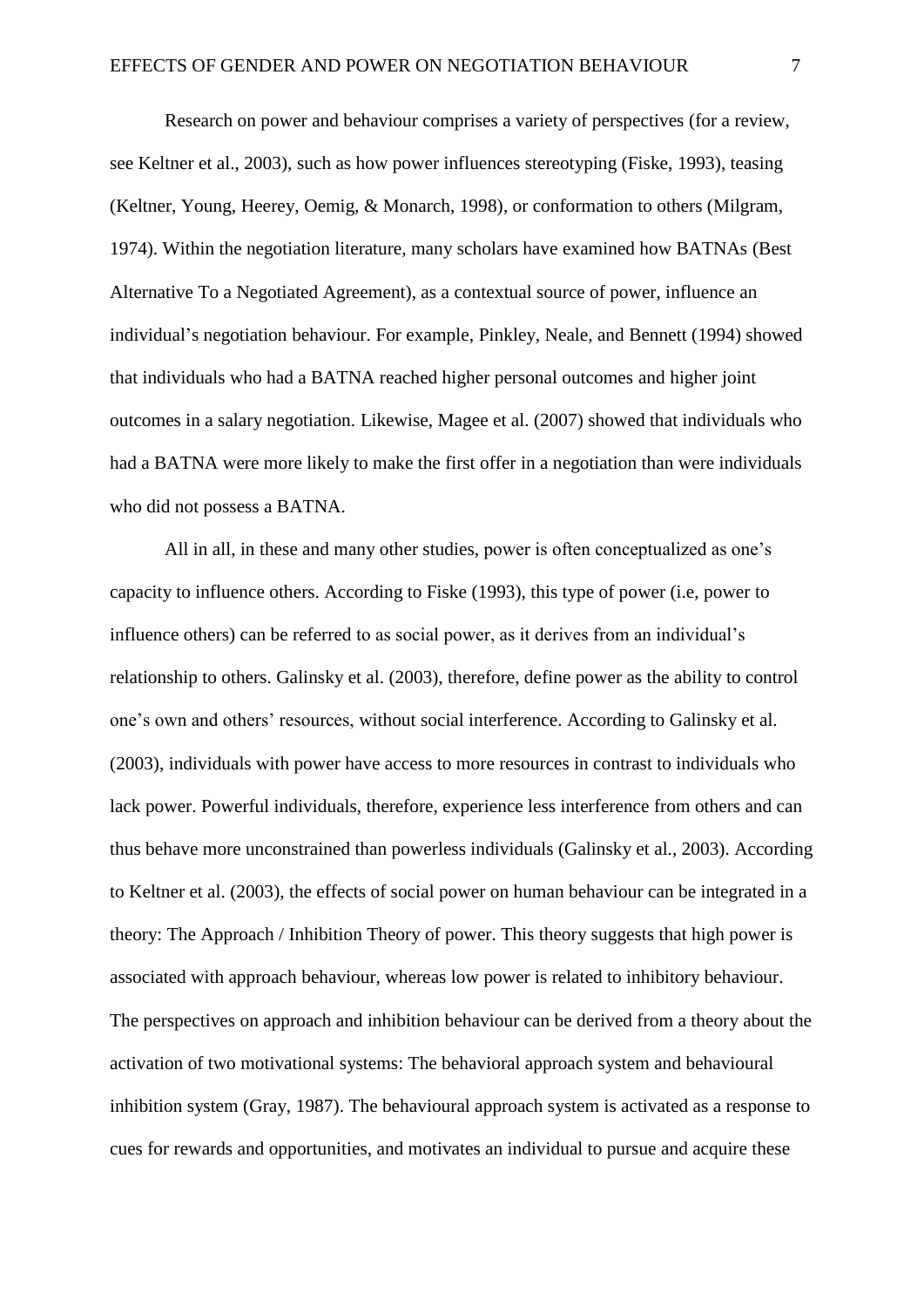rewards (Carver & White, 1994; Higgins, 1997). In contrast, the behavioural inhibition system is activated as a response to signals of (possible) punishments and threats and motivates an individual to avoid these threats or (possible) punishments (Carver & White, 1994; Gray, 1987). Keltner et al. (2003) theorize that the behavioural approach system is influenced by power, such that increased power leads individuals to pay more attention to rewards, to experience increased positive emotions, to have a more automatic cognition (e.g., increased automatic reasoning), and to have more approach tendencies (e.g., moving towards rewardful objects). In contrast, the behavioural inhibition system is influenced by reduced power, such that reduced power leads individuals to pay more attention to threats, to experience increased negative emotions, to have a more controlled cognition (e.g., evaluating the actions of others), and to act in more inhibited ways (e.g., passive and less active behaviour) (Keltner et al., 2003).

In testing the Approach / Inhibition Theory of power, scholars have showed that power affects an individual"s cognition and behaviour in many different ways. For example, Anderson & Galinsky (2006) showed that participants with high-power perceived the world as less dangerous and were more likely to act in risky situations than did low-power participants. Furthermore, Magee, Galinsky, and Gruenfeld (2007) showed that participants with high-power were more likely to negotiate the price of a car than were low-power participants, and that more high-power participants than low-power participants tended to take the lead in a competitive situation. On the whole, these studies show that power affects individuals" cognition and behaviour in many meaningful ways. But how does the experience of power affect an individual"s behaviour in a distributive bargaining situation? Does power affect men"s and women"s negotiation behaviour differently?

#### **Gender, Power, and Negotiation Behaviour**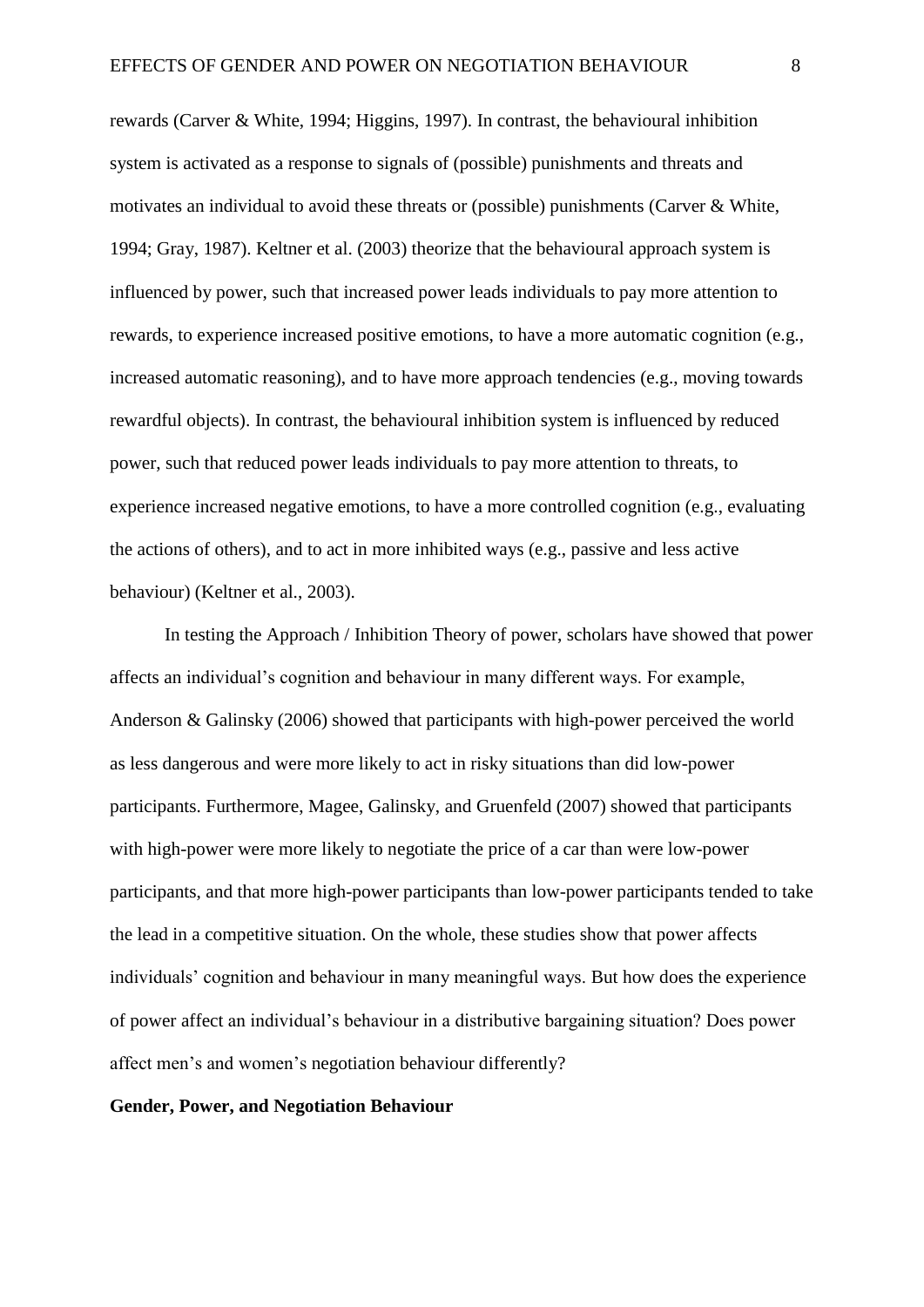The Approach / Inhibition theory of power (Keltner et al., 2003) posits that increased power activates the behavioural approach system. An individual"s power can be increased in many ways, for example, by having a BATNA in a negotiation (e.g., Pinkley, Neale, and Bennett, 1994) or by addressing a high position in an organisation (Lewicki et al., 2010). According to Galinsky et al. (2003), power can also be increased by recalling a situation in the past in which one had power over others. Galinsky et al. (2003) argue that when one recalls such experiences of power, this activates concepts and behavioural tendencies related to power, which influence one"s affect, cognition, and behaviour. Thus, the experience of having power over others can also increase one"s power as it triggers one"s sense of power and becomes one"s psychological property.

According to the Approach / Inhibition Theory of power (Keltner et al., 2003), increased power increases approached behaviour. Accordingly, several scholars have begun to examine how the sense of power, as it is argued to increase one's power psychologically, affects individuals" approach behaviour (e.g., Anderson & Galinsky, 2006; Galinsky et al., 2003; Magee et al., 2007). For example, in one experiment, Galinsky et al. (2003) showed that participants with high-power acted more against an annoying fan than did low-power participants. In line with their findings, Galinsky et al. (2003) suggest that the experience of having power increases the connection between one's goals and one's actions. That is, individuals who experience power are more inclined to act in a manner needed to satisfy their goals. In all distributive bargaining situations that comprise a seller-buyer interaction, the goal of the buyer is often to acquire a product from the seller at the lowest price possible. This behaviour of buyers is often reflected in the offers they make. For example, if a buyer wants to acquire a product from the seller at the best price possible (i.e., the lowest price possible), this may result in making a low first offer and, if needed, low subsequent offers to the seller. However, it is likely that the experience of power may lead the buyer to make even lower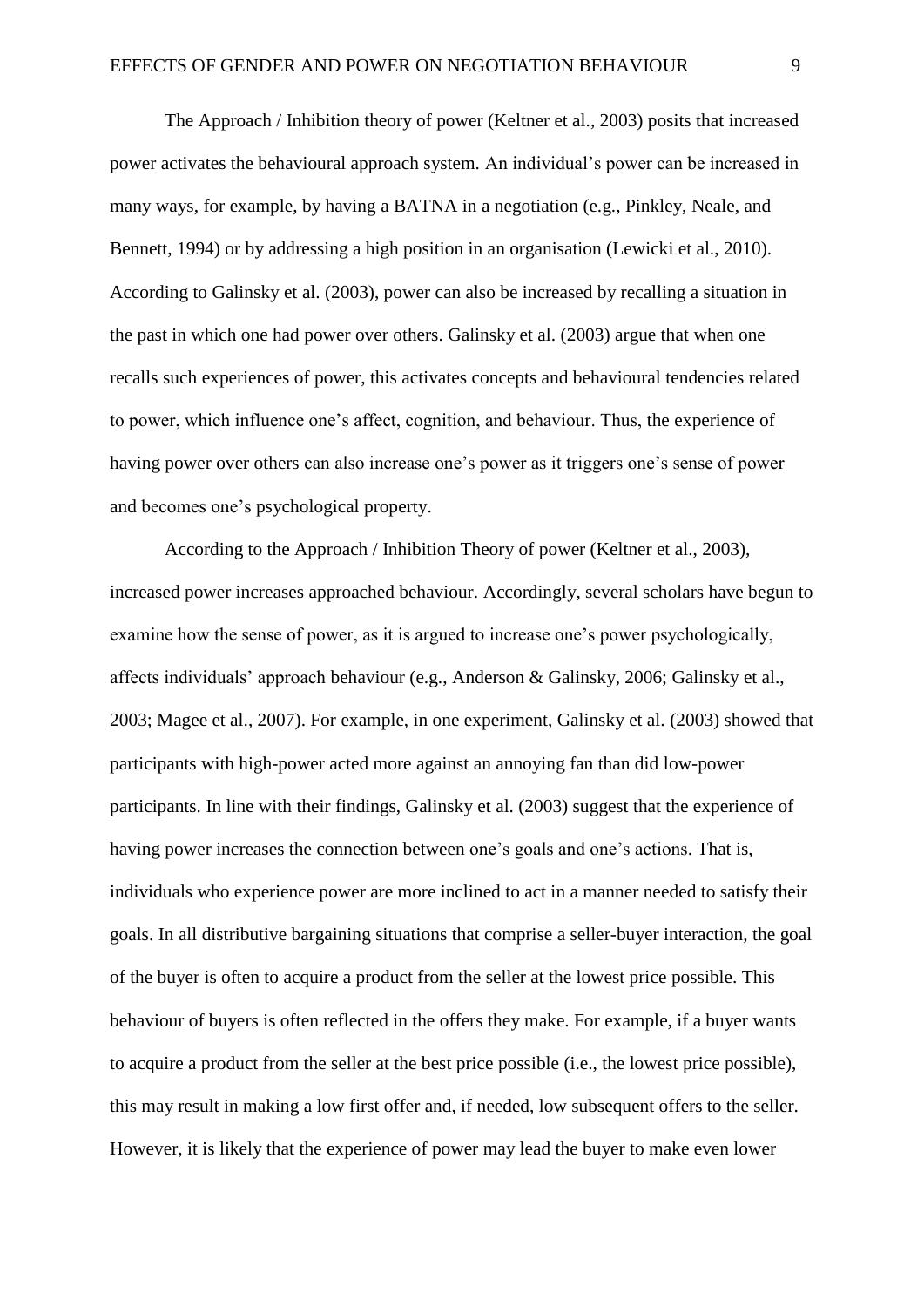offers in order to acquire a product at the lowest price possible, as individuals who experience power are more likely to display behaviour that reflects their goals (i.e., paying the least amount of money possible). Therefore, it is likely that individuals who experience power are more likely to make better first offers for themselves in a distributive bargaining situation than do individuals who do not experience power.

However, it is expected that women are more affected by the experience of power than men. The results of Small et al."s (2007) study suggest that priming the experience of power does not affect men. Furthermore, the results from Magee et al.'s (2007) study also suggest that priming the experience of power does not affect men (as men"s propensity to negotiate in the high-power condition did not differ from men"s propensity in the low-power condition). Therefore, I expect that women who experience power will make better first offers for themselves than women who do not experience power, whereas men who experience power make first offers that do not differ from the first offers of men who do not experience power.

Furthermore, it is likely that the experience of having power leads individuals to make smaller concessions in a bargaining situation, in contrast to individuals who do not experience power, since these individuals are more inclined to behave in ways needed to acquire a product they want at the best price possible for themselves. In the process of a distributive bargaining situation, the final offer is often the moment in which the party who received the final offer has to accept or reject the offer. The final offer, therefore, reflects the negotiated outcome. As a consequence, it is likely that individuals who experience power negotiate better outcomes for themselves than do individuals who do not experience power. As mentioned earlier, women are expected to be more affected by the experience of power than men. Therefore, I expect that women who experience power will negotiate better outcomes than women who do not experience power, whereas the negotiation outcomes between men who experience power and men who do not experience power do not differ.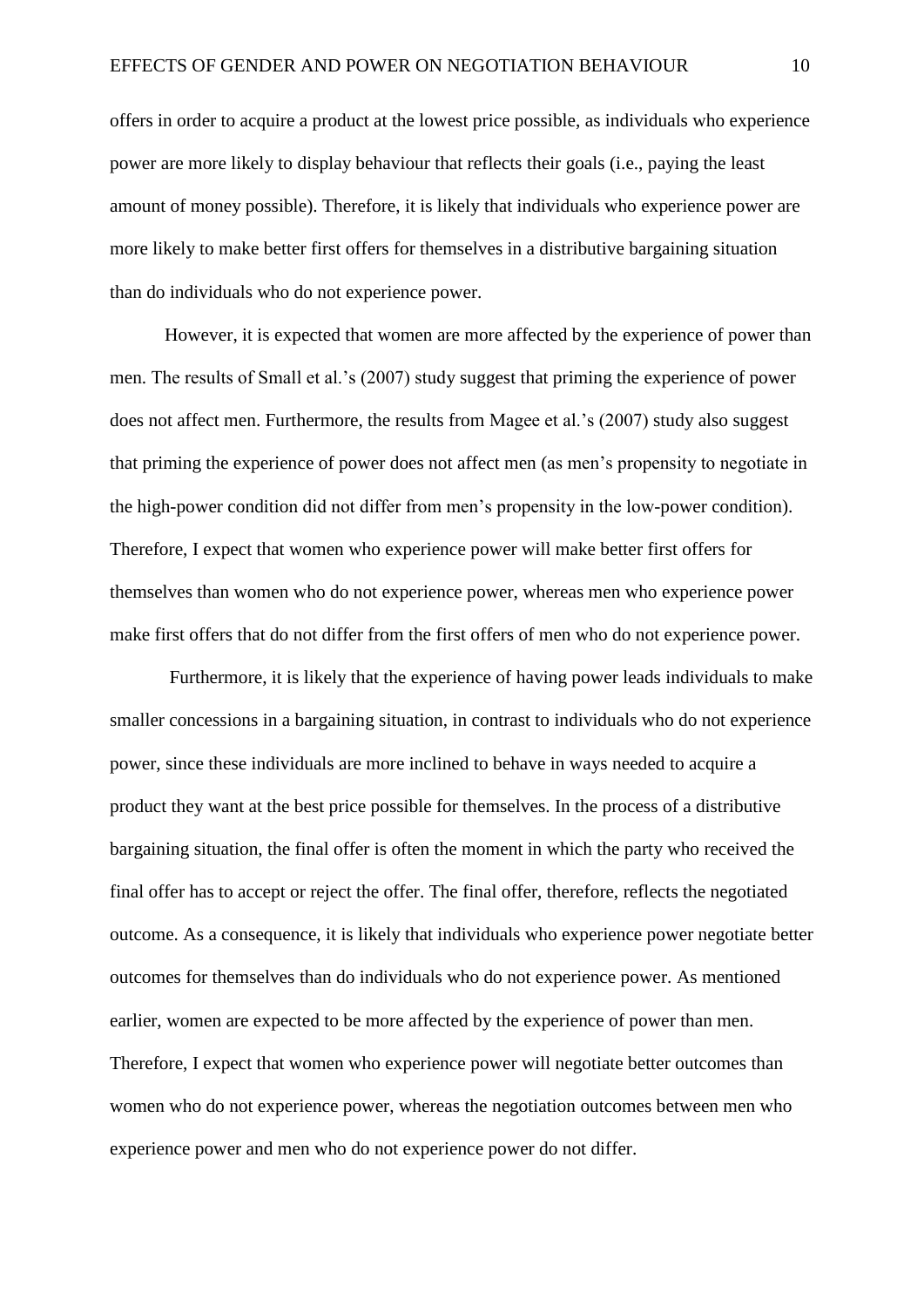As mentioned earlier, women tend to negotiate worse outcomes than men (e.g., Stuhlmacher & Walters, 1999). However, as women who experience power are likely to negotiate better outcomes for themselves, while men´s outcomes are not affected by the experience of power, it is thus also likely that the negotiated outcomes of women who experience power differ less from men"s negotiated outcomes. Therefore, I expect that the negotiated outcomes of men and women who are primed to experience power will differ less from each other, as compared to the negotiated outcomes of men and women who do not experience power.

To sum up, the hypotheses for this study are as follows:

- H1: Women who are primed with the experience of having power will make better first offers for themselves than do women who are not primed to experience power, in a distributive bargaining situation, whereas men who experience power will make first offers that do not differ from the first offers of men who do not experience power.
- H2: Women who are primed with the experience of having power will negotiate better outcomes for themselves than do women who are not primed to experience power, in a distributive bargaining situation, whereas men who experience power will negotiate outcomes that do not differ from the negotiation outcomes of men who do not experience power
- H3: The negotiated outcomes of men and women who are primed with the experience of having power will differ less from each other, as compared to the negotiated outcomes of men and women who are not primed to experience experience power, in a distributive bargaining situation

#### **Method**

To examine the hypotheses, an experiment was conducted. The experiment consisted of a negotiation dyad in which participants had to negotiate over the asking price of a house.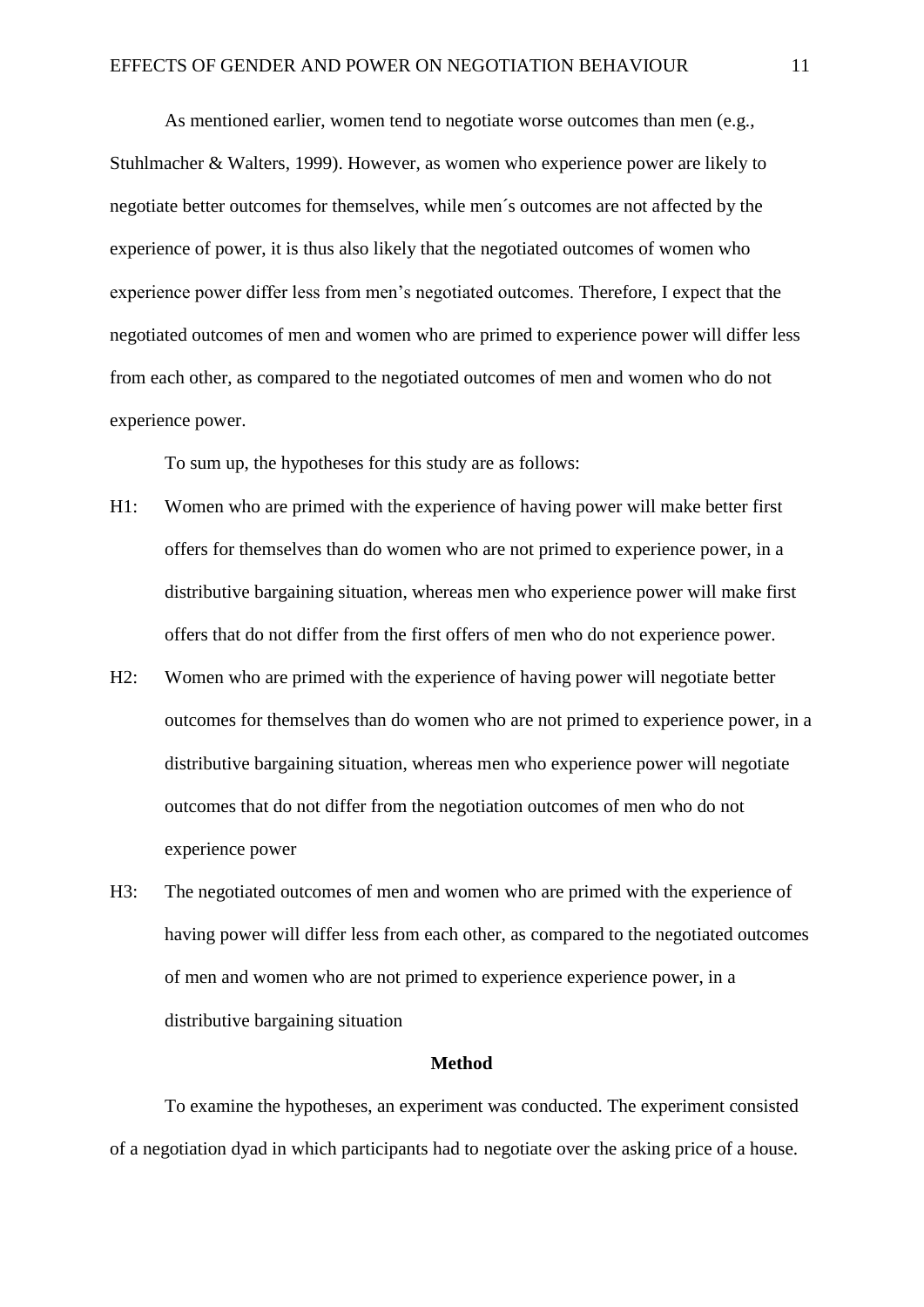The participants were assigned the role of buyer, whereas the author was assigned the role of seller.

### **Participants**

One hundred one undergraduate students (50 women, 51 men) from Tilburg University participated in the experiment as part of a course requirement. The average age of the participants was 21.8 years  $(SD = 3.62)$ . The control condition consisted of 49 participants (24 women, 25 men) and the power priming condition consisted of 52 participants (26 women, 26 men).

## **Research design**

The experiment consisted of a 2 (male/female) x 2 (power prime/control prime) between-subjects factorial design. The independent variables were gender and priming. The dependent variables were the height of participants' first offers, and the height of participants' negotiated outcomes. For the power prime, half of the participants were primed to experience power and the other half engaged in a control prime. The power prime was adapted from Galinsky et al. (2003), whereas the control was adapted from Small et al. (2007).

To measure the effectiveness of the power prime and control prime, participants were asked to rate themselves on seven power relevant items which were adapted from Smith, Wigboldus, and Dijksterhuis (2008). The self ratings on power relevant traits were administered at the start of the experiment and after the power manipulation. The first measurement served as a pre-measurement to determine participants" sense of power before the experimental manipulation. The second measurement served as a post-measurement to determine participants' sense of power after the experimental manipulation.

## **Instruments**

**Method of data collection**. Participants were approached via the participants pool of the School of Humanities at Tilburg University. Via this pool, students can sign up to view all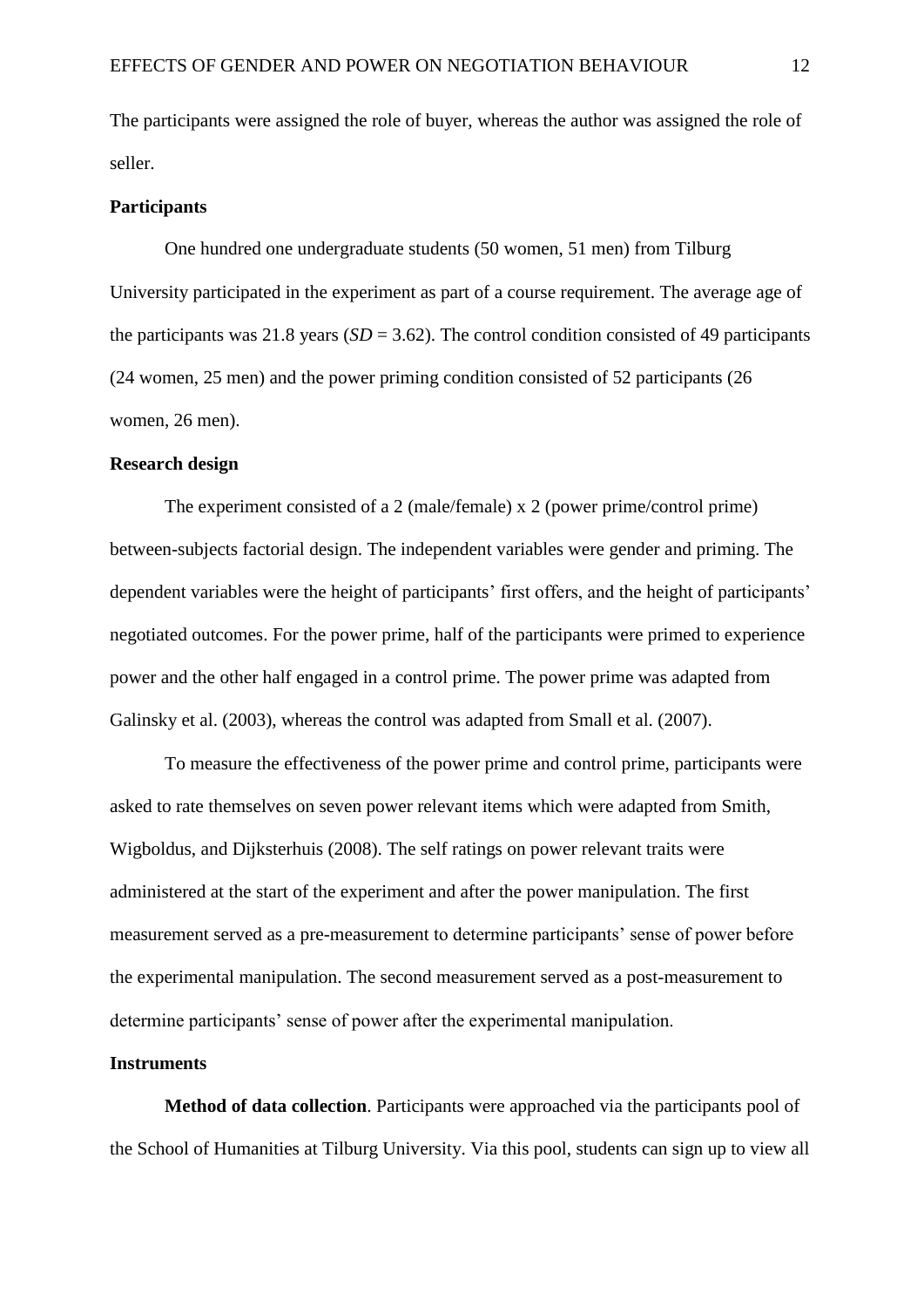studies that are currently conducted and can sign up for every study they want to participate in. Students who signed up for the study were randomly assigned to one condition. The experiment was conducted in a laboratory and was held individually.

**Priming power manipulation**. The power prime was adapted from Galinsky et al. (2003) and involved having participants recall a situation in which they possessed power over someone else. The instructions were as follows:

"Please recall and write down a particular incident in which you had power over another individual or individuals. By power, I mean a situation in which you had control and influence over others. Please describe this situation in which you had power what happened, how you felt, and so on"

The control prime was adapted from Small et al. (2007) and involved having participants describe how they usually spend their evenings. The instructions were as follows:

"Please describe the way you typically spend your evenings. Begin by writing down a description of your activities, and then figure out how much time you devoted to each activity. Examples of things you might describe include eating dinner, studying for a particular exam, hanging out with certain friends, watching TV, and so on"

The power prime and control prime were translated from English into Dutch and were reviewed by a second person (see Appendix A and B for the Dutch versions of the power prime and control prime respectively).

**Self ratings on power-relevant traits**. To measure the effectiveness of the power prime and control prime, participants were asked to rate themselves on seven power relevant items on a 9-point scale which were adapted from Smith et al. (2008): Submissive-dominant, passive-active, unassertive-assertive, timid-firm, uncertain-certain, insecure-confident, and dependent-independent. Above the scale was the stem "To what extent would you say you are…". As noted earlier, the self ratings on power relevant traits were administered at the start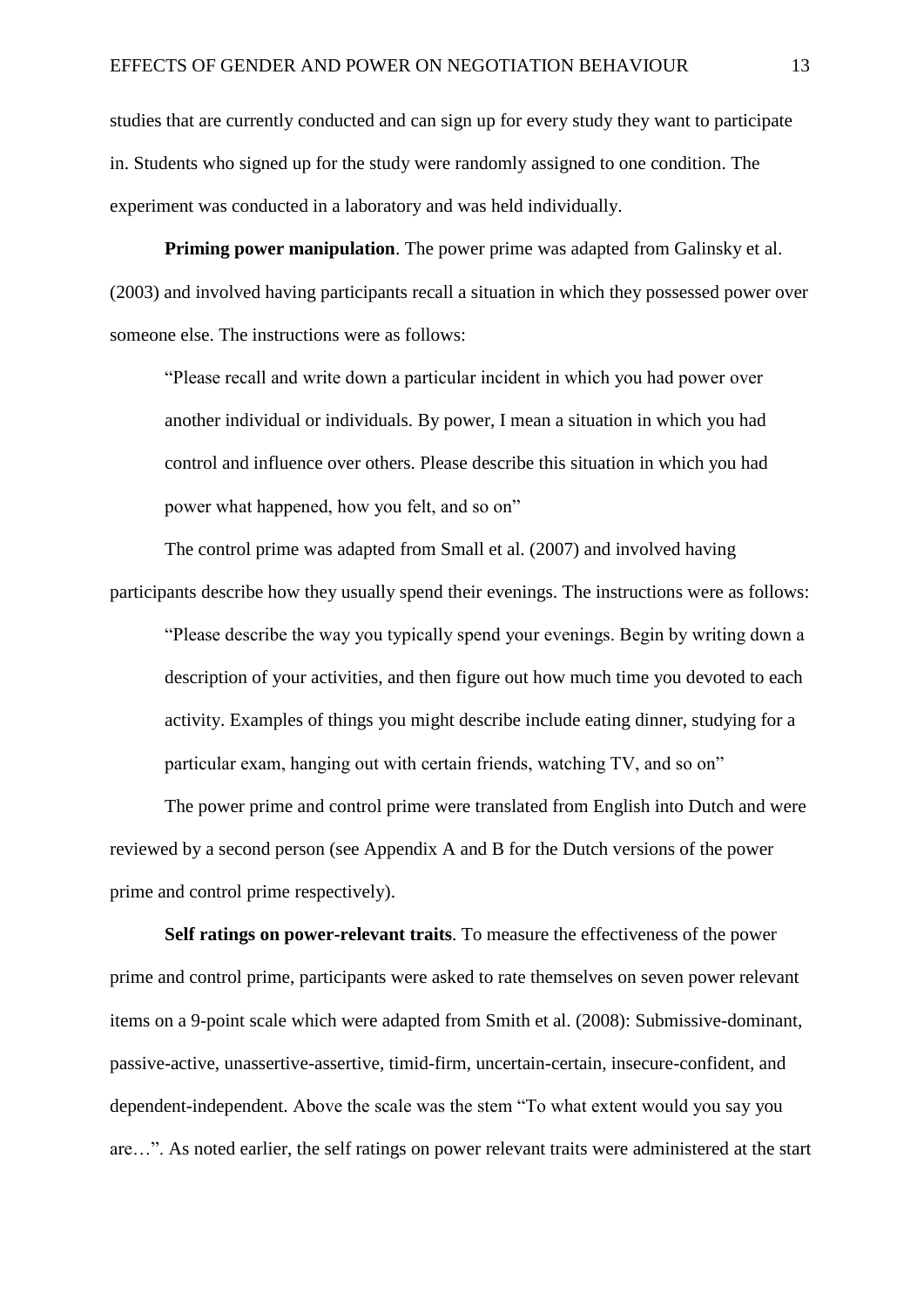of the experiment (which served as a pre-measurement) and after the power manipulation (which served as a post-measurement). Every scale was translated from English into Dutch and was reviewed by a second person (see Appendix C and D for the Dutch versions of the pre-measurement and post-measurement survey respectively).

The scale mean of the pre-measurement survey was 5.94 (*SD =* 1.04) and the reliability analysis showed a Cronbach"s alpha of .81. The scale mean of the postmeasurement was  $6.16$  ( $SD = 1.00$ ) and the reliability analysis showed a Cronbach's alpha of .82. Therefore, responses to the seven trait pairs related to power were averaged together.

**Negotiation case**. The negotiation case consisted of a negotiation dyad in which participants had to negotiate the asking price of a house with the author. The participant was assigned the role of buyer and the author was assigned the role of seller of the house.

Before the negotiation took place a case briefing was given to the participants and consisted of several statements (see Appendix E for the Dutch translation). First of all, the briefing stated that participants were about to conduct a negotiation about the asking price of a house they would really like to buy. Secondly, the briefing stated that the current asking price for the house was  $\epsilon$  250,000.00. Although setting an asking price creates an anchoring effect (Lewicki et al., 2010), the case needed to reflect a real life situation: Every private housing in the Netherlands has an asking price, and negotiations about private housing evolve around the buyers" asking price. Thirdly, the briefing stated that participants needed to think about an offer and arguments that justify that offer. To help participants and to structure the negotiation, information to justify their offer was provided, such as information about the average price of houses in the neighbourhood. An example reason for buying the house was "you like the neighbourhood". Fourthly, the briefing stated that they were given approximately 5 minutes to prepare for the negotiation and that the negotiation would last for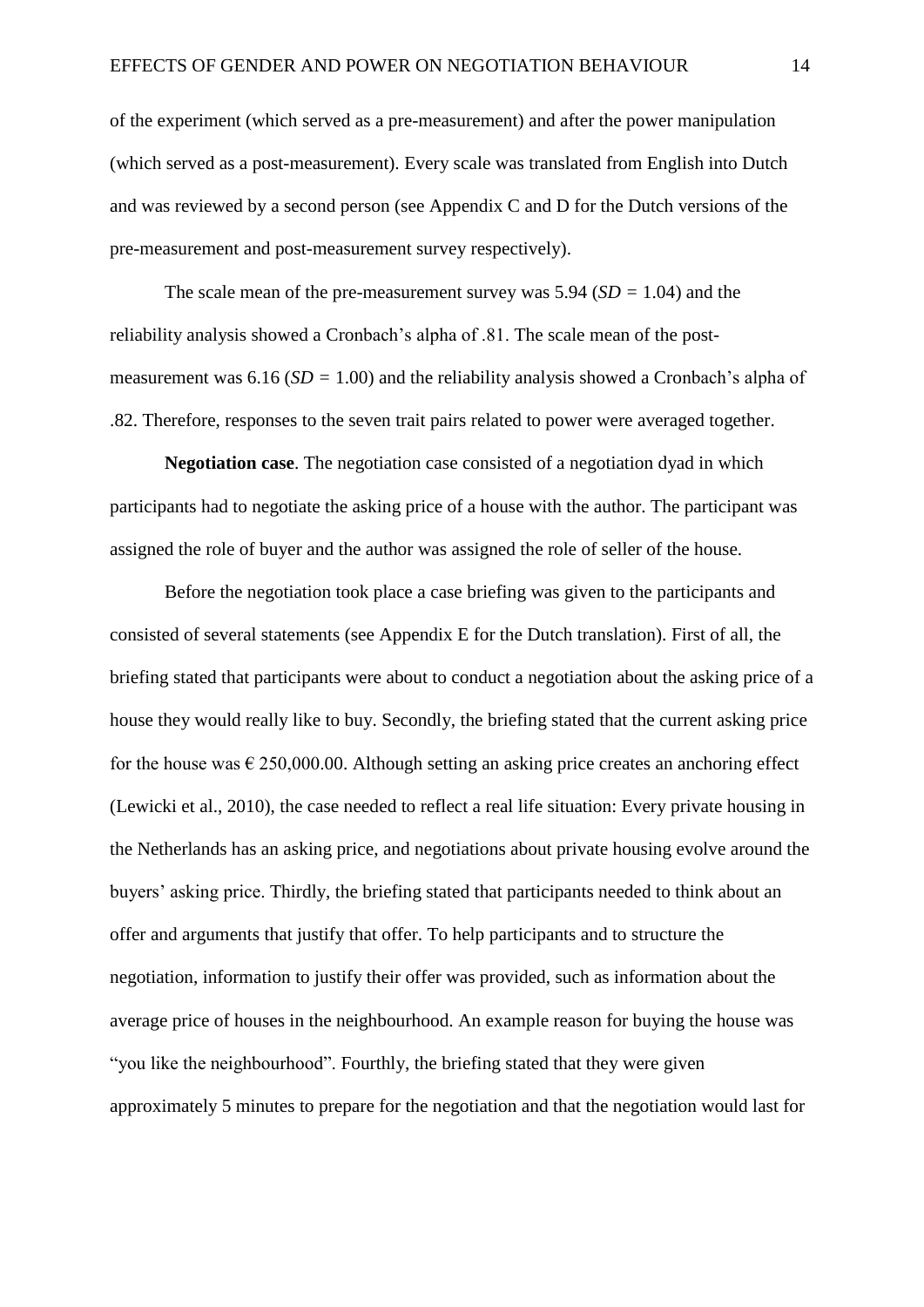approximately 10 minutes. Last, participants were asked to write down the offer they would negotiate about.

Counter-arguments were created for every argument that participants could use during the negotiation, and were used by the seller of the house (see Appendix F for the Dutch translation). An example of a counter-argument was to convince the participant that, in contrast to all other houses in the neighbourhood, all wooden window-frames were recently replaced with synthetic window-frames. The synthetic window-frames were expensive but very durable, sustainable, and require no maintenance.

The hypotheses of this study tested (1) whether women who are primed with the experience of having power will make lower first offers than women who are not primed to experience power, (2) whether women who are primed with the experience of having power will negotiate lower outcomes than women who are not primed to experience power, and (3) whether the negotiated outcomes of men and women who are primed with the experience of having power differ less from each other, as compared to the negotiated outcomes of men and women who are not primed to experience power. In hypothesis one, the height of participants' first offer was written on the case briefing by the participants themselves. Regarding hypotheses two and three, the heights of participants' negotiated outcomes were written down on a blank sheet right after the negotiation.

## **Procedure**

The data was collected between April 12 and May 11, 2011. The experiment consisted of two parts. The first part, the manipulation phase, was conducted in a laboratory and consisted of respectively (1) a pre-measurement of participants' sense of power, by asking them to fill in a survey which consisted of questions about participants" age, gender, and the seven self ratings on power-relevant traits, (2) the experimental manipulation, in which participants were either primed with power or the control task, (3) a post-measurement of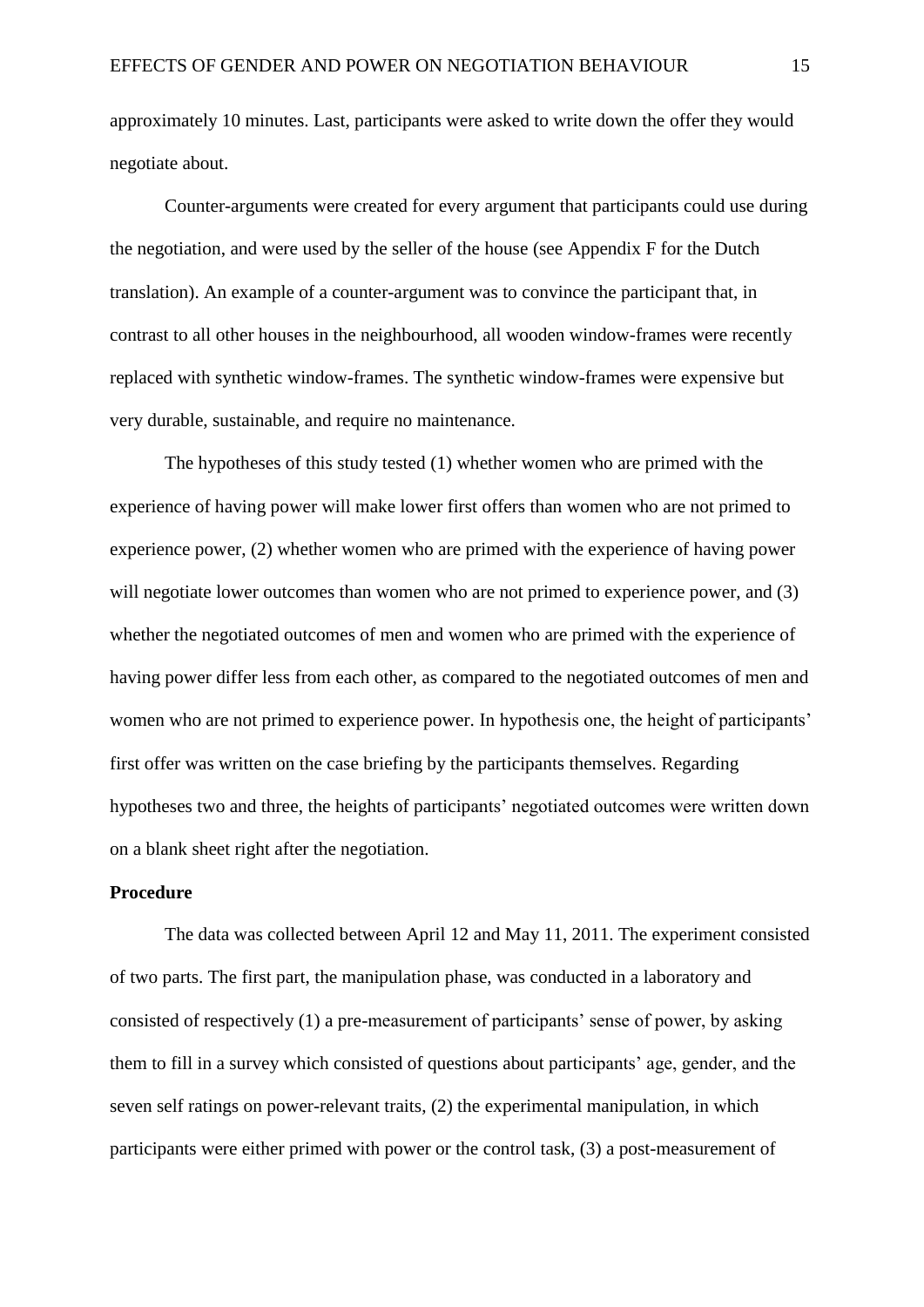participants' sense of power which consisted of the seven self ratings on power-relevant traits, and (4) the negotiation case briefing, on paper, about the negotiation they were going to conduct. The second part consisted of the actual negotiation in which participants, as potential buyers, had to negotiate the price of a house with the author.

When participants arrived at the laboratory, they were first welcomed. Participants were told that the goal of the experiment was to get insight in peoples' decision-making pattern. To get insight in this patern, participants were told that they would soon conduct a negotiation with someone else (participants were not told that they would negotiate with the author because this might have affected the course of the experiment). Then, participants were told that before the negotiation would take place, they first needed to complete a survey (i.e., the pre-measurement sense of power survey). After completing the pre-measurement survey, the power manipulation task was administered. Participants were given a blank sheet to write on and were given approximately seven minutes to complete the task (i.e., 2 minutes to read the task and 5 minutes to complete the task). Participants in the power prime condition were primed with power by asking them to recall and write down an incident in which they had power over an individual or individuals. Participants in the control condition were asked to write down and descibe how they usually spend their evenings. During the task the author was not present in the room in order to avoid distractions. After completing the task, participants were asked to complete the second survey (i.e., the post-measurement sense of power survey). When participants completed the survey, they were told that they were about to conduct a negotiation with someone else about the price of a house they would like to buy and they were asked to read the instructions of the negotiation, that was given to them, carefully (i.e., the negotiation case briefing). Participants were given five minutes to read the case and prepare for the negotiation. During these five minutes of preparation time, the author was not present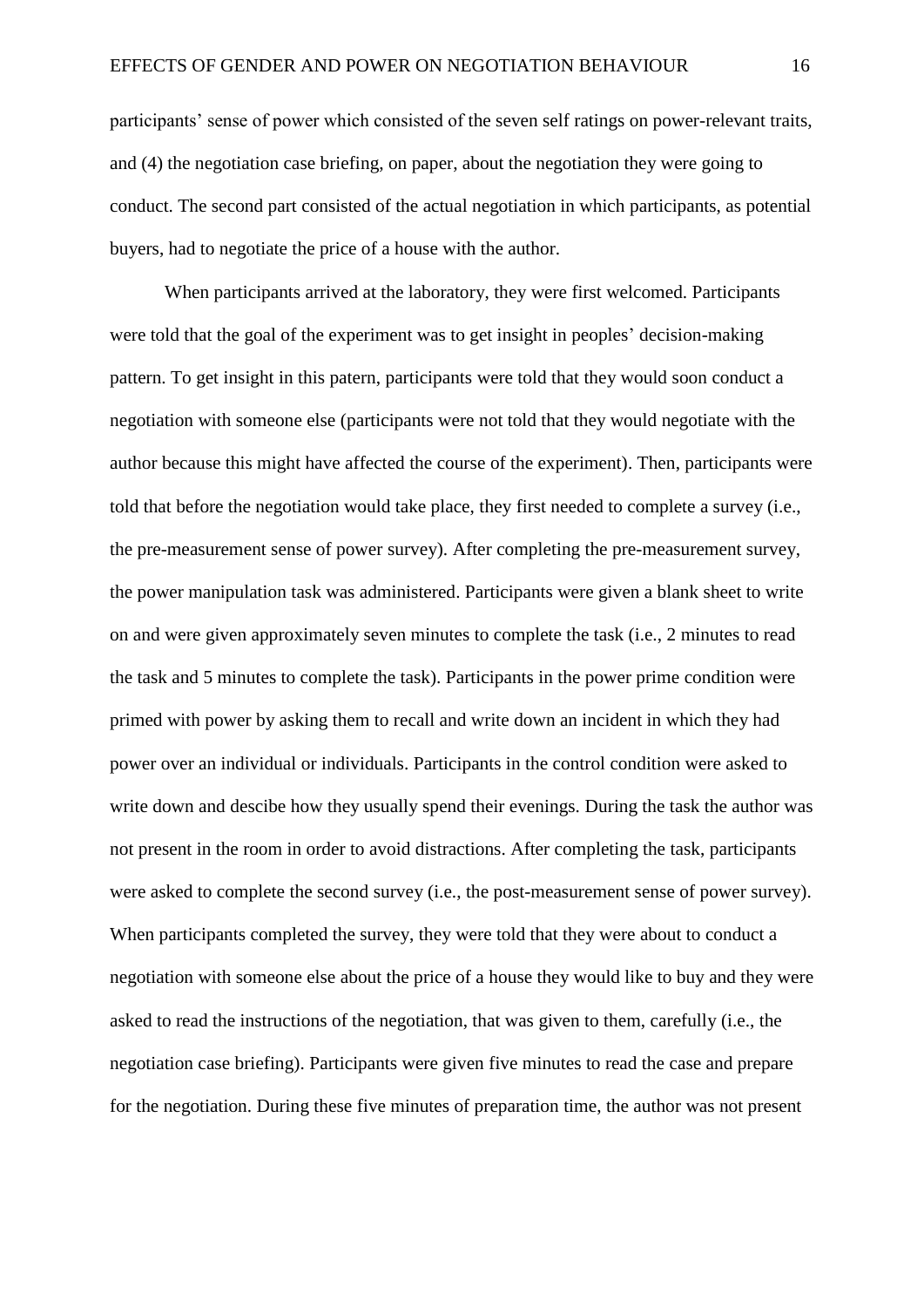in the room to give participants the opportunity to prepare for the negotiation without distractions.

After the preparation time the negotiation started. The author entered the laboratory and told the participants that they would negotiate with the author, who was the seller of the house. Then, the participants were asked to make an offer. Immediately after that, the participants were told that their offer was much lower than expected, and participants were asked to state why they thought their offer was more reasonable than the current asking price of the house. After the participants had justified their offer, the author discussed the counterarguments with the participants to convince them that their current offer was too low and that the current asking price of the house was a reasonable price.

During the course of the negotiation, more counter-arguments of the participants and the author were discussed and participants were allowed to make, if needed, subsequent offers. If participants asked the author to make a concession, the author made a new offer that was  $\epsilon$ 1,000.00 lower than the previous offer. For example, if participants asked the author to make a concession because  $\epsilon$ 250,000.00 (i.e., the asking price of the house) was too high, the author made an offer of €249,000.00.

After approximately 10 minutes of negotiation, participants were asked to make a final offer. This offer reflected the negotiation outcome. It was decided to not accept final offers that were lower than  $\epsilon$  210,000.00 (i.e., 16% below the asking price) as this was the minimum asking price of the house. If participants made a final offer that was lower than the minimum asking price, they were told that their offer was rejected and that was no negotiation agreement, unless they agreed to accept the minimum asking price. If participants made a final offer that was higher than the minimum price, they were told that their final offer was accepted. After the negotiated outcome was written on a blank sheet, participants were thanked for their participation and the experiment ended.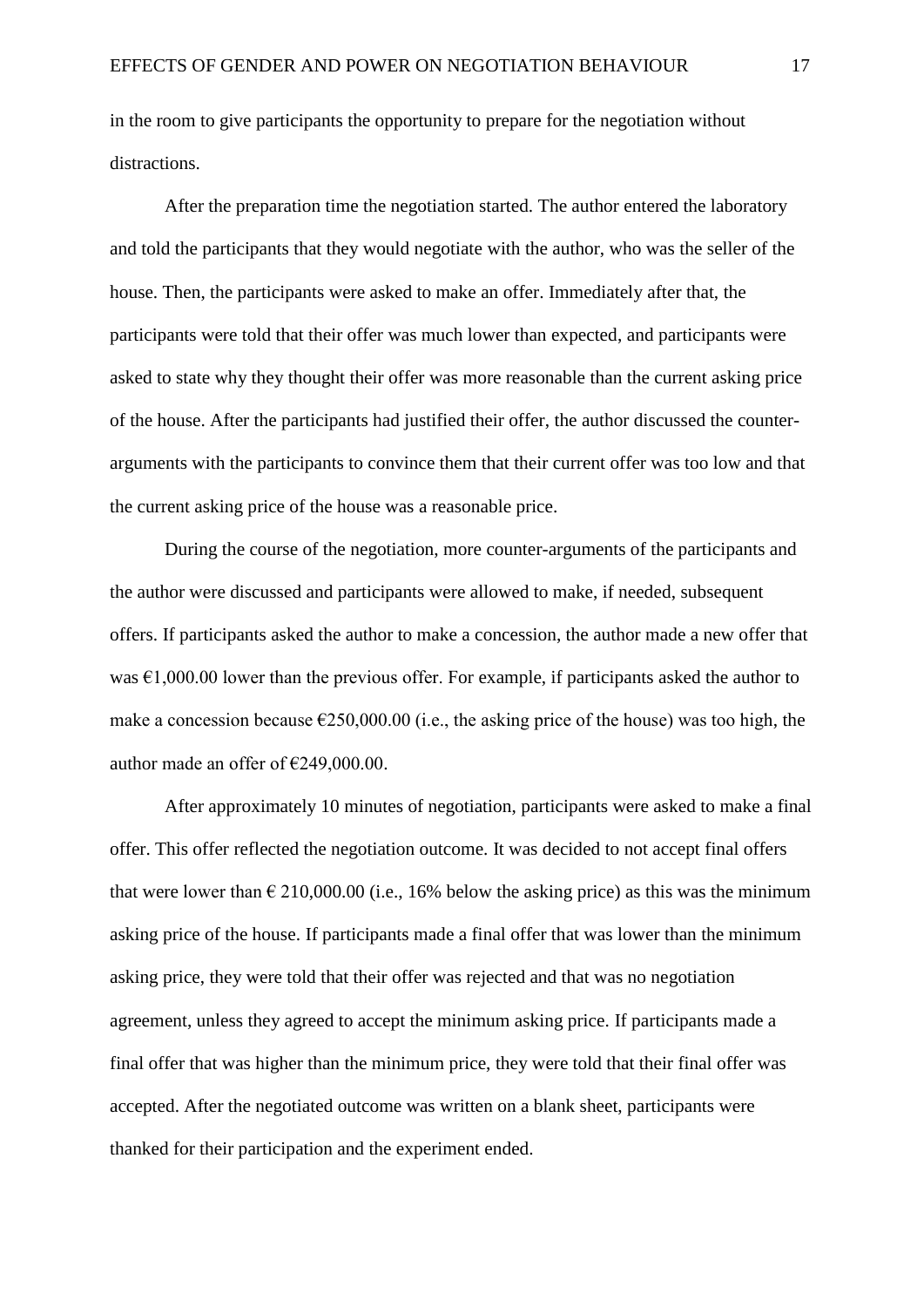## **Manipulation checks**

To examine the effectiveness of the power prime and control prime task, participants completed a pre-measurement survey at the start of the experiment, and a post-measurement survey after the power prime. The purpose of the manipulation check was to examine whether priming the experience of having power increased an individual"s sense of power, as it activates constructs and tendencies related to power and becomes a psychological property of an individual (Galinsky et al., 2003). Thus, individuals who experience power should perceive themselves as having more power after the power prime manipulation. In contrast, individuals who do not experience power should not perceive themselves as having more power after the control prime manipulation. To examine this, a Two-way Repeated-Measures ANOVA was performed. The independent variable was priming condition (control prime/ power prime) and the dependent variables were participants´ sense of power before and after the priming manipulation. Table 1 shows the means of participants' sense of power before and after the priming manipulations. The results showed a significant interaction between participants' reported sense of power and priming condition,  $F(1, 99) = 35.99$ ,  $p < .001$ ,  $r = .27$ . This indicates that the difference in participants" sense of power before and after the priming manipulations differed in the control prime and power prime condition. To break down this interaction, pairwise comparisons were performed. Participants in the power prime condition perceived more power after the power prime ( $M = 6.09$ ,  $SD = 1.04$ ) than before the power prime ( $M = 5.71$ ,  $SD = 1.06$ ):  $F(1, 99) = 91.72$ ,  $p < .001$ ,  $r = .48$ . In contrast, participants who did the control prime perceived as much power after the control prime  $(M = 6.23, SD = 0.97)$ as before the control prime ( $M = 6.20$ ,  $SD = 0.97$ ):  $F(1, 99) = 0.88$ ,  $p = .35$ . Thus, the power prime manipulation was effective.

Note, however, that before the priming manipulation, participants' sense of power in the power prime condition ( $M = 5.71$ ,  $SD = 1.06$ ) was lower than participants' sense of power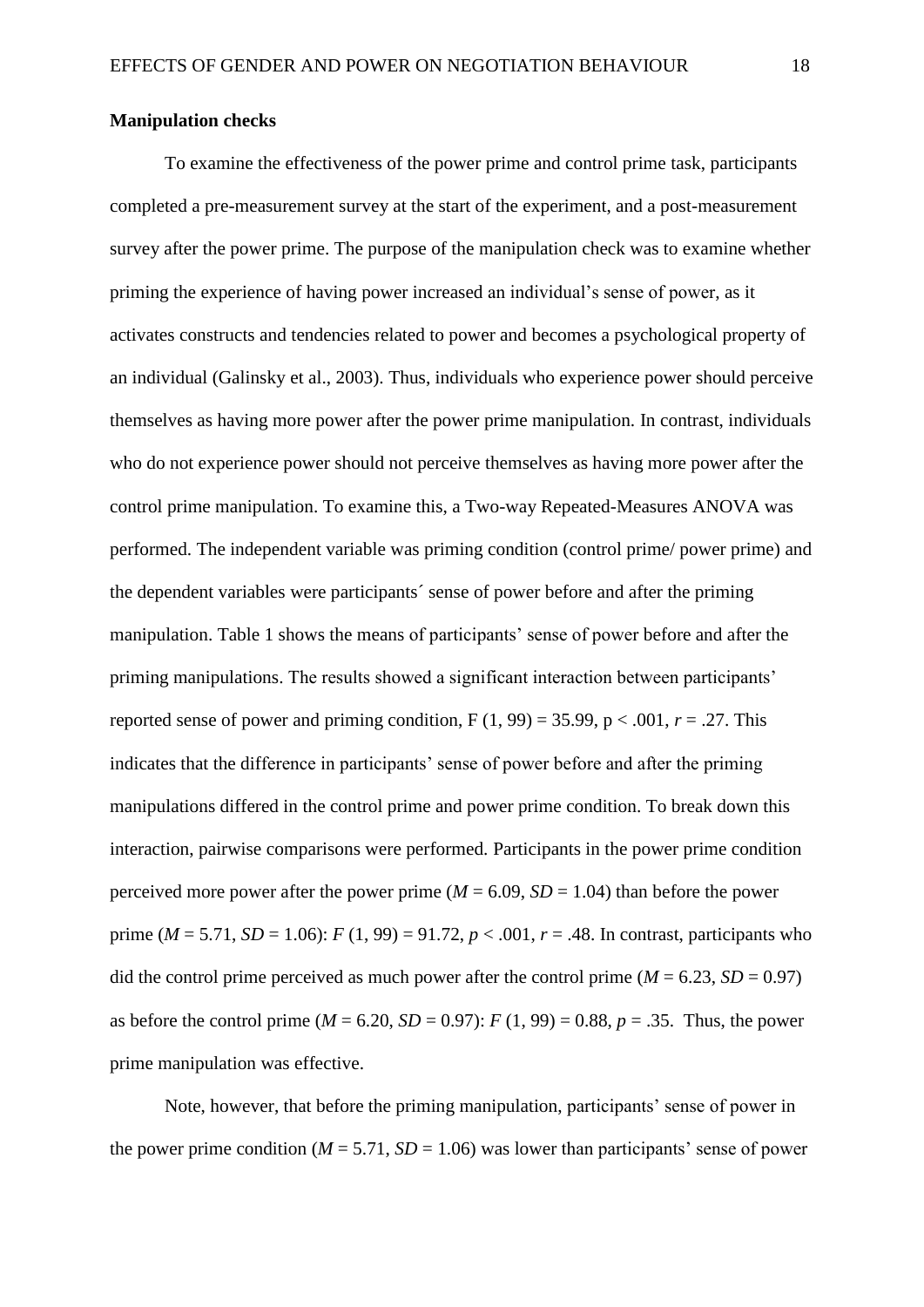in the control prime condition ( $M = 6.20$ ,  $SD = 0.97$ ):  $F(1, 99) = 5.72$ ,  $p < .05$ . The participants were randomly assigned to this study, the data file was checked for input errors, and there were no discrepancies in the data with regard to the date of participants" participation in this study. To examine if there were any outliers, an outlier analysis based on the *z*-scores of participants' reported sense of power before the priming manipulation was performed. According to the outlier analysis, there were seven participants (6.90%) with a *z*score greater than 1.96, which suggests that there may be too many outliers in this study. One option was to omit these outliers from the study. However, the priming manipulation was effective (i.e., priming the experience of having power increased an individual's sense of power) and, therefore, it was decided not to delete these outliers from the study. Nevertheless, it is important to consider this difference in participants' sense of power before the experimental manipulations when interpreting the results of this study.

#### Table 1

*Means and Standard Deviations for Participants' Sense of Power Before and After the Power Prime or Control Prime Task*

|                            | <b>Control Prime Task</b> |           | <b>Power Prime Task</b> |           |
|----------------------------|---------------------------|-----------|-------------------------|-----------|
|                            | M                         | <i>SD</i> | M                       | <i>SD</i> |
| <b>Before Manipulation</b> | 6.20 <sub>h</sub>         | 0.97      | $5.71_{ab}$             | 1.06      |
| <b>After Manipulation</b>  | 6.23                      | 0.97      | $6.09_a$                | 1.04      |

*Note*. Means sharing a common subscript differ significantly according to the simple effects test.

 $_{a}p$  < .001. <sub>b</sub>  $p$  < .05.

#### **Results**

#### **Gender, Power, and First Offers**

Table 2 shows the means of first offers by gender and priming condition. To test whether there was a difference in first offers between individuals who were primed with the experience of having power and individuals who did the control task (i.e., not primed to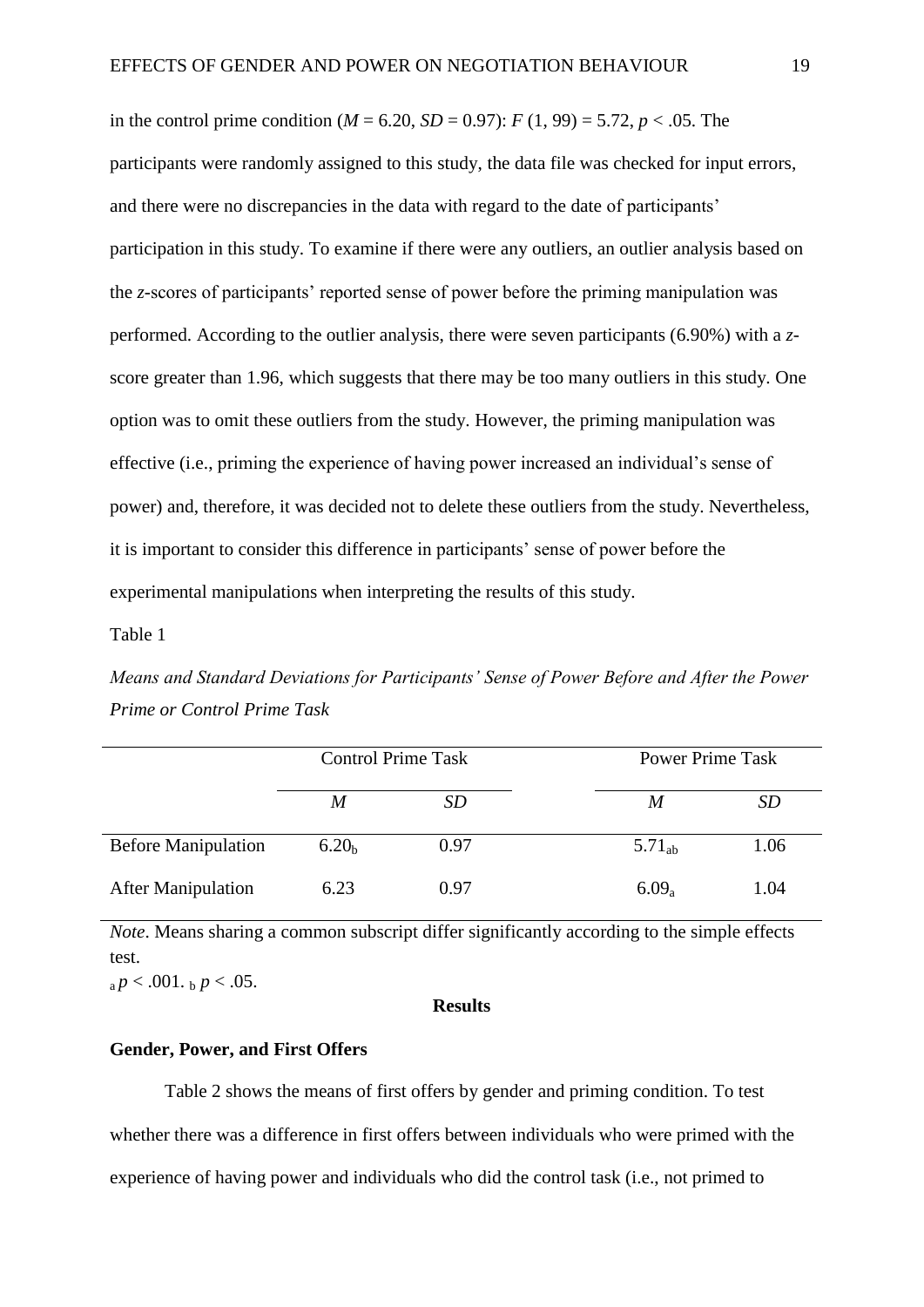experience power), a two-way ANOVA was performed. In the ANOVA, gender and priming conditions were the independent variables. The height of first offers was the dependent variable.

The results show no main effect of gender:  $F(1, 97) = 3.27$ ,  $p = .07$ ,  $p^2 = .03$ . Women  $(M = 227,330.0, SD = 8,444.1)$  made similar first offers as men  $(M = 224,392.2, SD =$ 9,000.7). There was also no main effect of priming condition:  $F(1, 97) = 2.88$ ,  $p = .09$ ,  $p^2 =$ .03, indicating that the first offers of participants who did the control prime (*M* = 227,295.9,  $SD = 10,256.1$ ) were similar to the first offers of participants who were primed with the experience of having power ( $M = 224,480.8$ ,  $SD = 7,020.3$ ).

However, there was an interaction between gender and priming condition:  $F(1, 97) =$ 4.05,  $p < .05$ ,  $n^2 = .04$ . Simple effects tests show that men who were primed with the experience of having power ( $M = 224,653.9$ ,  $SD = 7,376.6$ ) made first offers that were similar to the first offers of men who did the control task  $(M = 224, 120.0, SD = 10,580.3)$ :  $F(1, 98) =$ .04,  $p = 0.85$ . However, women who were primed with the experience of having power ( $M =$ 224,307.7,  $SD = 6,786.9$ ) made better first offers than women who did the control task ( $M =$ 230,604.2,  $SD = 6,786.9$ :  $F(1, 98) = 6.40$ ,  $p < .05$ .

Table 2

*Means and Standard Deviations for First Offers After the Power Prime or Control Prime Task, Separated by Gender*

|       | <b>Control Prime Task</b> |          | Power Prime   |           |
|-------|---------------------------|----------|---------------|-----------|
|       | M                         | SD       | M             | <i>SD</i> |
| Men   | 224,120.0                 | 10,580.3 | 224,653.9     | 7,376.6   |
| Women | $230,604.2_a$             | 6,786.9  | $224,307.7_a$ | 6,786.9   |

*Note*. Means sharing a common subscript differ significantly according to the simple effects test.

 $_{a}p < .05$ .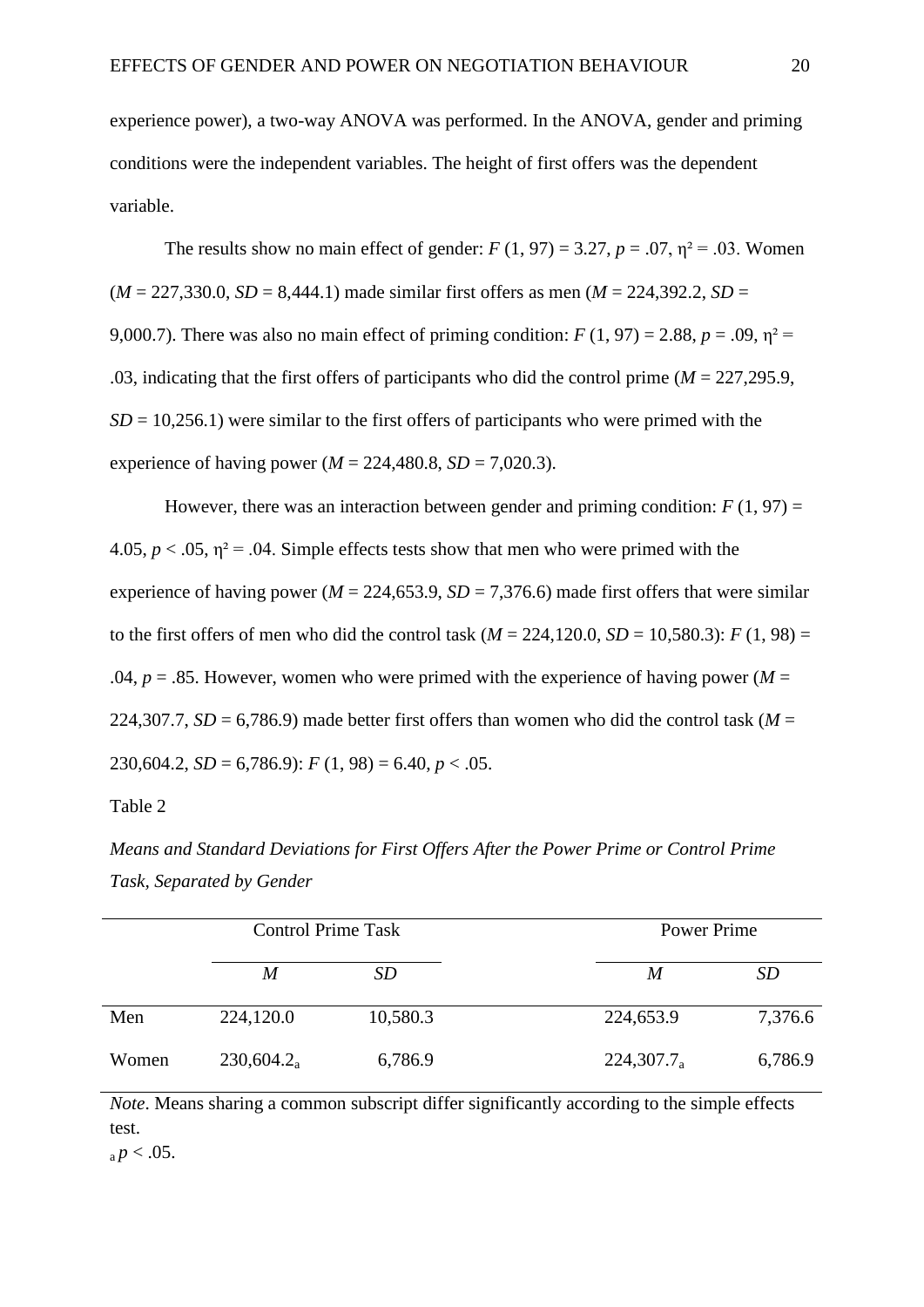## **Gender, Power, and Negotiation Outcomes**

Table 3 shows the means of negotiated outcomes by gender and priming condition. To test whether there was a difference in negotiation outcomes between individuals who were primed with the experience of having power and individuals who did the control task (i.e., not primed to experience power), a two-way ANOVA was performed. In the ANOVA, gender and priming conditions were the independent variables. The height of negotiated outcomes was the dependent variable.

The results show a main effect of gender:  $F(1, 97) = 7.86$ ,  $p < .01$ ,  $\eta^2 = .07$ . The negotiated outcomes of men were better  $(M = 232,058.8, SD = 8,216.2)$  than the negotiated outcomes of women ( $M = 236,020.0$ ,  $SD = 7,399.0$ ). There was also a main effect of condition:  $F(1, 97) = 8.21$ ,  $p < .01$ ,  $\eta^2 = .07$ . Participants who were primed with the experience of having power ( $M = 232,019.2$ ,  $SD = 6,556.7$ ) negotiated better outcomes than participants who did the control task ( $M = 236,142.9$ ,  $SD = 8,935.5$ ).

However, there was an interaction between gender and priming condition:  $F(1, 97) =$ 6.46,  $p < .05$ ,  $\eta^2 = .05$ . Simple effects tests show that men who were primed with the experience of having power ( $M = 231,826.9$ ,  $SD = 7,310.2$ ) negotiated outcomes that were similar to the negotiation outcomes of men who did the control task ( $M = 232,300.0$ ,  $SD =$ 9.211.6):  $F(1, 98) = 0.07$ ,  $p = 0.80$ . However, women who were primed with the experience of having power ( $M = 232,211.5$ ,  $SD = 5,846.6$ ) negotiated better outcomes than women who did the control task  $(M = 240, 145.8, SD = 6,731.6)$ :  $F(1, 98) = 12.97, p < .001$ .

To examine whether the negotiated outcomes between men and women who were primed with the experience of having power differed less from each other, as compared to the negotiated outcomes of men and women who did the control task, a simple effects test was performed. Gender and priming conditions were the independent variables and the negotiation outcome was the dependent variable.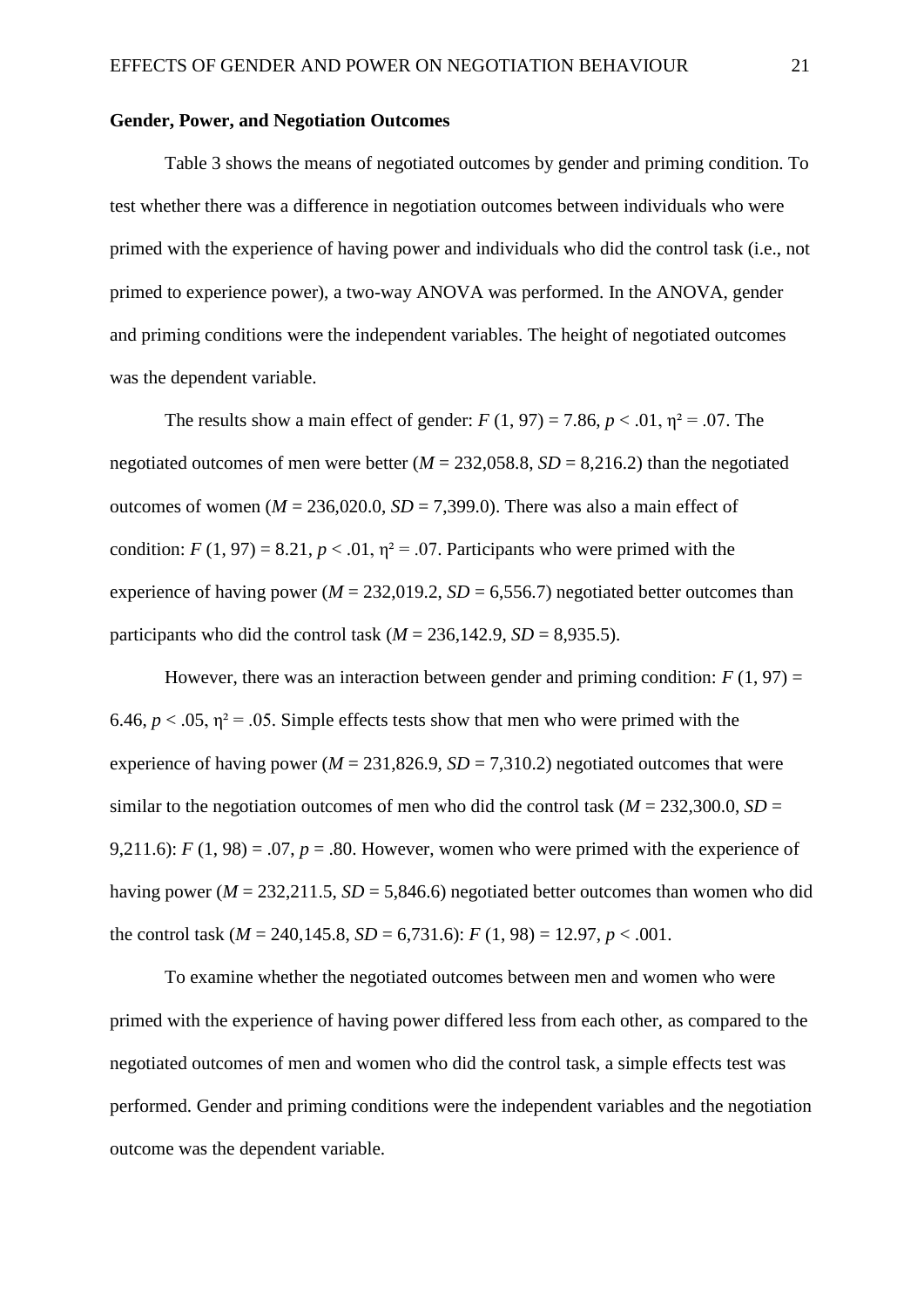The results show a difference in negotiated outcomes between men and women who did the control task:  $F(1, 98) = 12.64$ ,  $p < .01$ . Women who did the control task ( $M =$ 240,145.8,  $SD = 6,731.6$ ) negotiated worse outcomes than men who did the control task ( $M =$ 232,300.0,  $SD = 9,211.6$ ). However, the results show no difference in negotiated outcomes between men and women who were primed with the experience of having power:  $F(1, 98) =$ .03,  $p = 0.86$ . Women who were primed with the experience of having power ( $M = 232.211.5$ ,  $SD = 5,846.7$ ) negotiated outcomes that did not differ in height from the negotiated outcomes by men who were primed with the experience of having power ( $M = 231,826.9$ ,  $SD =$ 7,310.2).

Table 3

*Means and Standard Deviations for Negotiation Outcomes After the Power Prime or Control Prime, Separated by Gender*

|       | <b>Control Prime</b>   |         | Power Prime   |           |  |
|-------|------------------------|---------|---------------|-----------|--|
|       | M                      | SD      | M             | <i>SD</i> |  |
| Men   | 232,300.0 <sub>b</sub> | 9,211.6 | 231,826.9     | 7,310.2   |  |
| Women | $240, 145.8_{ab}$      | 6,731.6 | $232,211.5_a$ | 5,846.6   |  |

*Note*. Means sharing a common subscript differ significantly according to the simple effects test.

 $_{a}p < .01.$ <sub>b</sub>  $p < .001.$ 

## **Discussion**

This study examined whether the experience of having power influenced men"s and women"s negotiation behaviour, and whether the experience of having power affected the negotiation outcomes between men and women. To answer these questions, men"s and women"s first offers were examined as well as men"s and women"s negotiated outcomes. The results of the analyses show that women who were primed with the experience of having power made better first offers than did women who were not primed to experience power. In contrast, men were not affected by the power prime manipulation; Men who were primed to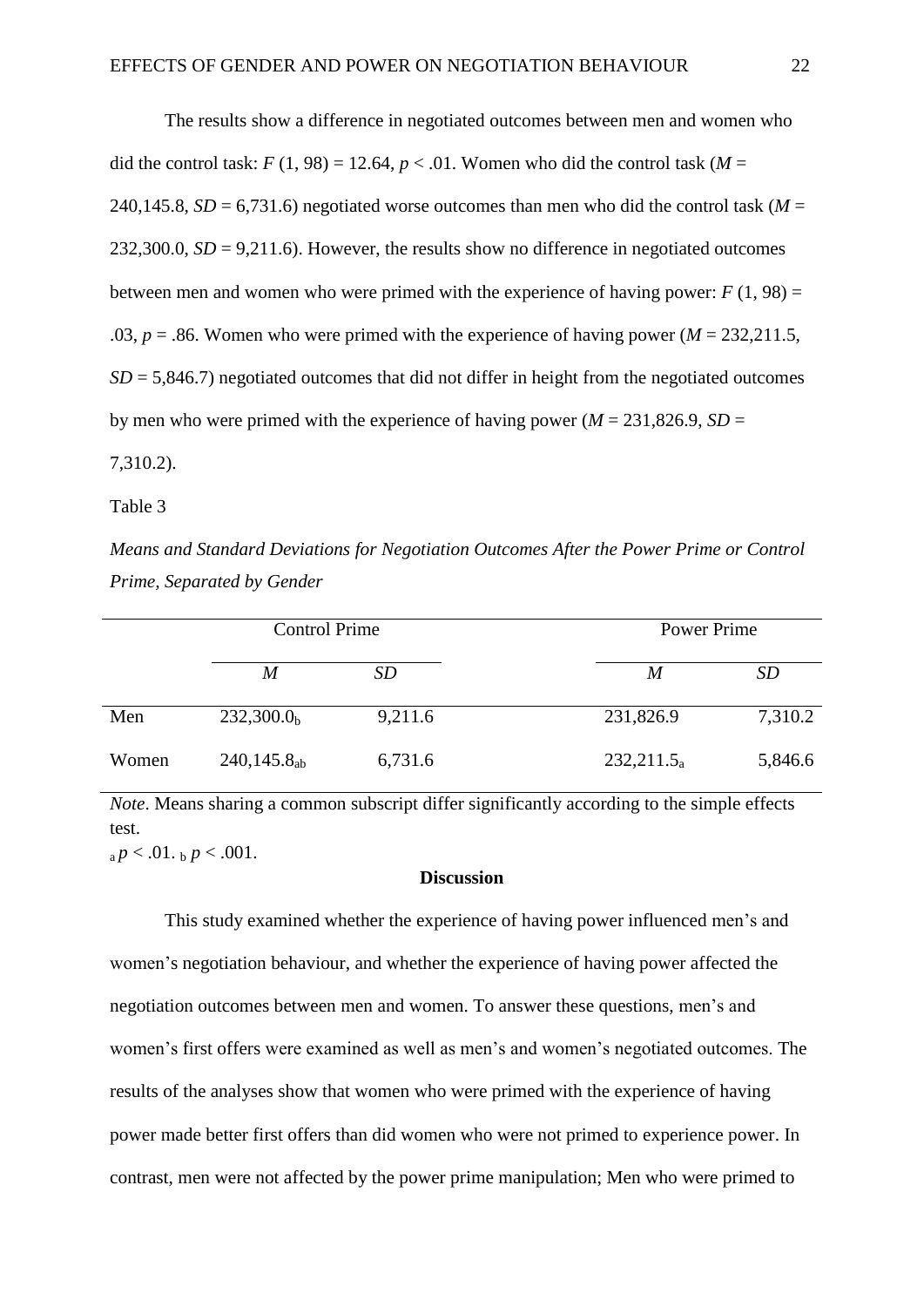experience power made first offers that were similar to the first offers of men who were not primed to experience power, which confirms the first hypothesis.

Furthermore, women who were primed with the experience of having power also negotiated better outcomes than did women who were not primed to experience power. The negotiated outcomes of men were not affected by the power prime manipulation, as these men negotiated outcomes that were similar to the negotiated outcomes of men who were not primed to experience power. This confirms the second hypothesis.

In addition, women who were primed with the experience of having power negotiated outcomes that differed less from men"s negotiated outcomes, as compared tot the difference in negotiation outcomes between men and women who were not primed to experience power, which confirms the third hypothesis.

### **Theoretical and Practical Implications**

This study contributes to the literature on gender and negotiation and examined how men and women behave in a distributive bargaining situation when they are primed to experience power. Whereas many studies operationalized power by assigning a BATNA to participants (e.g., Pinkley et al., 1994) or by using contextual or position based sources of power (for a review, see Lewicki et al., 2010), this study shows that the experience of having power can also become a psychological source of power of an individual (Galinsky et al., 2003). It was expected that women who were primed with the experience of having power would negotiate outcomes that differed less from men"s negotiated outcomes. Interestingly, however, the results show that these women even negotiated outcomes that did not differ at all from men's negotiated outcomes. This highlights the dramatic effect of power on women's behaviour in negotiation, as it not only reduced the gender gap in negotiation outcomes (Bowles et al., 2005; Stuhlmacher & Walters, 1999) but also diminished differences in negotiation outcomes between men and women.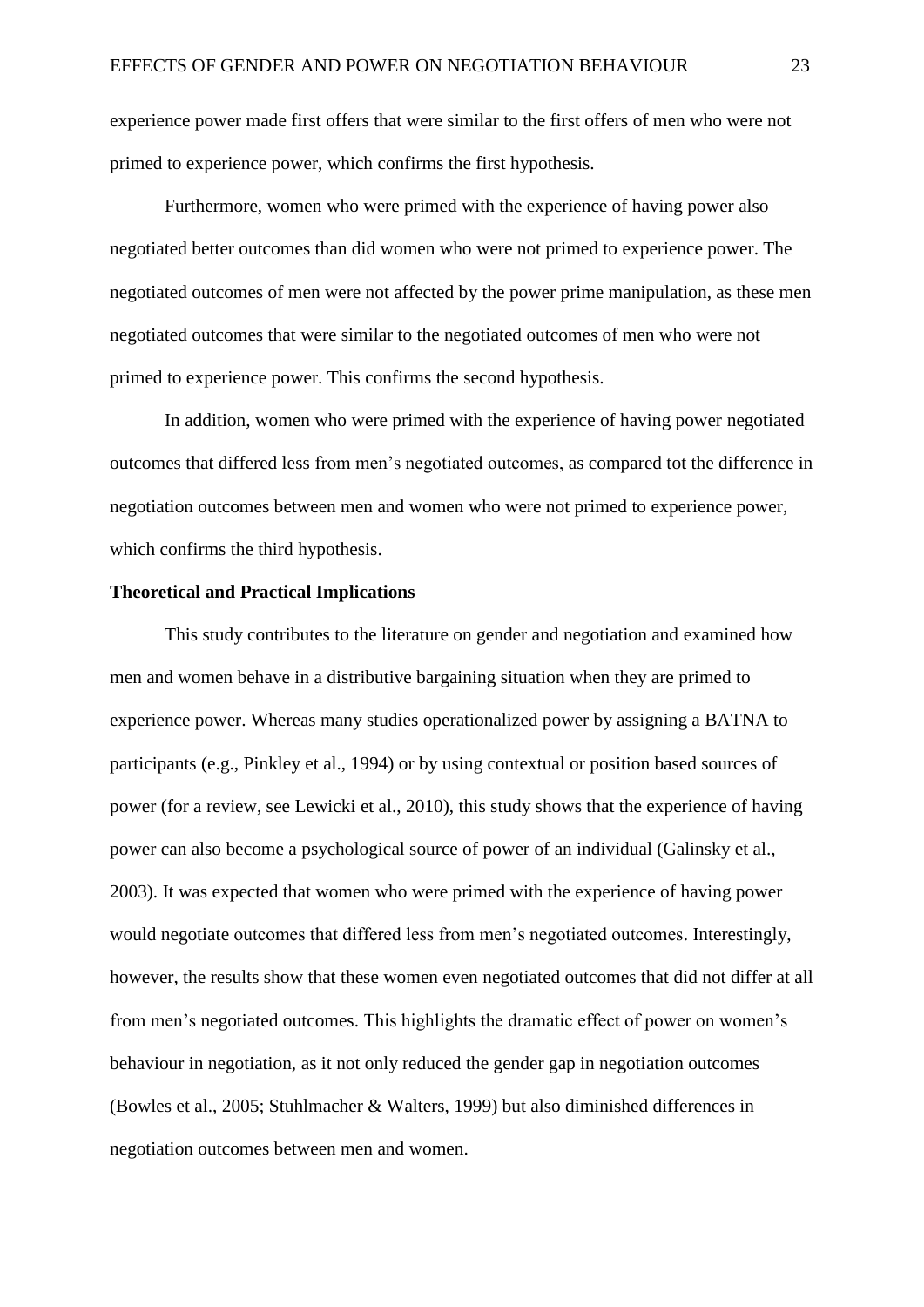The results of this study are in line with the notion that gender differences in negotiation behaviour are, in part, due to differences in social power between men and women. Small et al. (2007) argue that women might view the prospect of negotiating as a face-threatening act when negotiations are framed as 'negotiating' as opposed to 'asking'. According to Small et al. (2007), framing situations as "negotiating" refers to situations in which individuals make demands from a powerful position, which is incongruent with women's relative low-power status in society (Eagly & Wood, 1982; Henley & LaFrance, 1984). Small et al. (2007) also argue that men are less intimidated by the prospect of negotiating when framed as "negotiating", as this is more congruent with their high-power status in society. Small et al. (2007) showed that women, as compared to men, initiated fewer negotiations and felt more intimidated when negotiations were framed as opportunities to "negotiate" than when negotiations were framed as opportunities to "ask". This intimidated feeling might, consequently, affect women"s negotiation performance. The results of this study show that women who were not primed to experience power made worse first offers and negotiated worse outcomes as compared to men and women who were primed with experience power. Thus, it might be that the negotiation task in this study felt more intimidated to women who were not primed to experience power, as compared to women who were primed to experience power, which resulted in making worse offers for themselves. In contrast, when women experienced power, they negotiated more like men do. Thus, this study indirectly builds support for the notion that there are gender differences in social power by showing that power affects women"s negotiation performance. Further support for the notion that differences in social power between men and women might affect how they negotiate can be derived from previous research on the effects of power and gender on negotiation behaviour and outcomes. Watson (1994) examined several studies and concluded that power, as opposed to gender, might be a better predictor of negotiation behaviour and outcomes.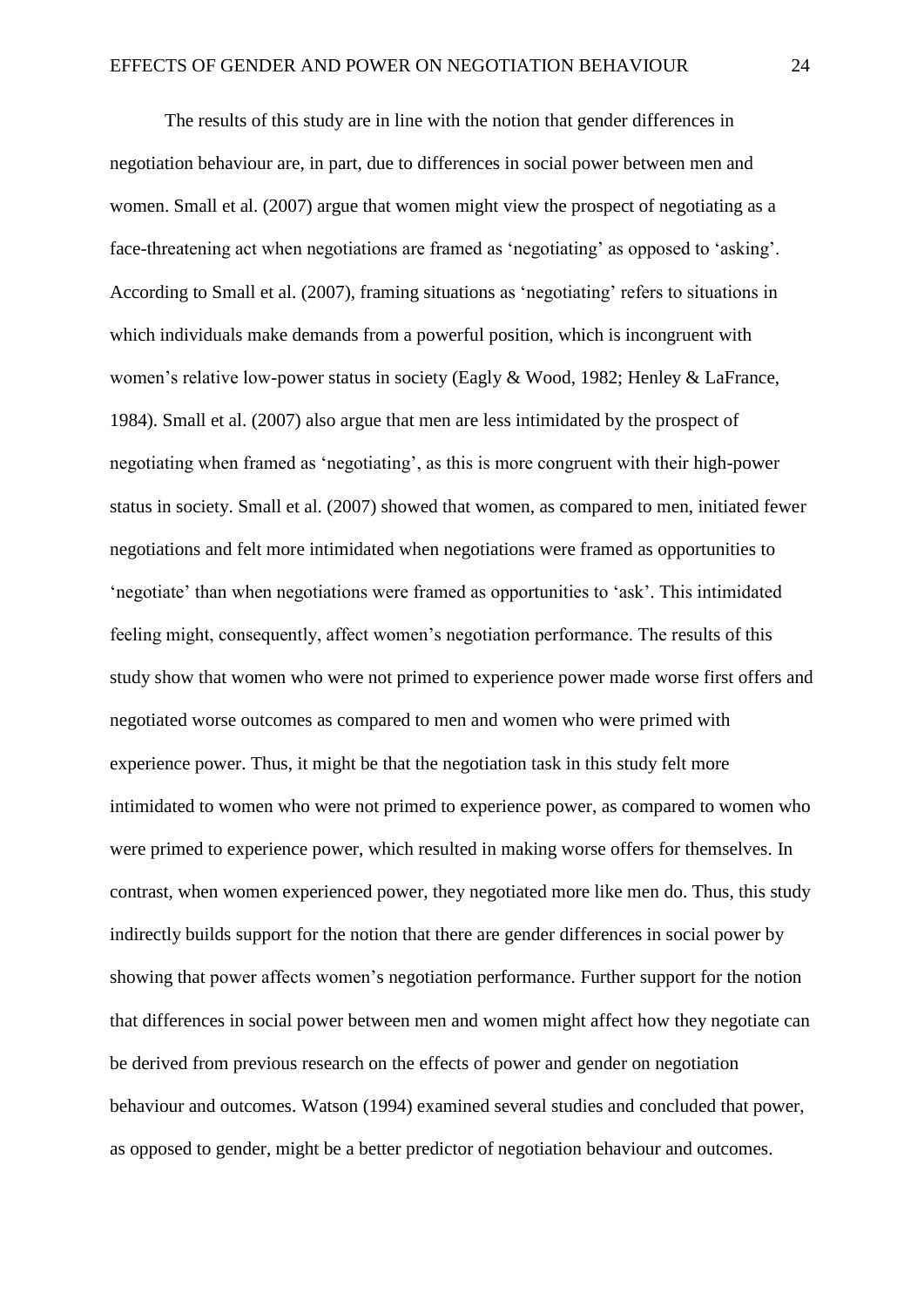Although this study contributes to the theory of gender differences in social power in relation to gender differences in negotiation behaviour and outcomes, research has yet to build support for this notion.

Second, this study contributes to the growing literature on power (e.g., Galinsky et al., 2003; Keltner et al., 2003). The author reasoned that the experience of having power, through priming power, leads an individual in a distributive bargaining situation to behave more in a manner that satisfies the individual"s goals. Given that this behaviour is often reflected in the offers one makes, and that the goals in distributive bargaining situations often pertain to acquiring a product from the other party at the lowest price possible, it was reasoned that women who were primed with the experience of having power would make better first offers and to negotiate better outcomes in a distributive bargaining situation, in order to acquire a resource at the lowest price possible. However, the author expected men"s negotiation behaviour not to be influenced when they primed with the experience of having power. The results of this study show that while men and women both perceived an increased sense of power after the power prime manipulation, only women"s negotiation behaviour was affected by the power prime. There was, however, no difference in negotiated outcomes between men who experienced power and men who did not experience power. Thus, these results support the findings of previous studies that also reported no effect of power on men"s behaviour (Magee et al., 2007; Small et al., 2007).

From a practical point of view, the results of this study suggest a focus on empowerment as an intervention to help women in negotiation. Women who are primed to experience power are more likely to negotiate better outcomes for themselves. According to Lewicki et al. (2010), it is important to be aware of power in negotiations. Thus, negotiation trainers should address issues of power to women to make women more aware of the role of power in negotiations.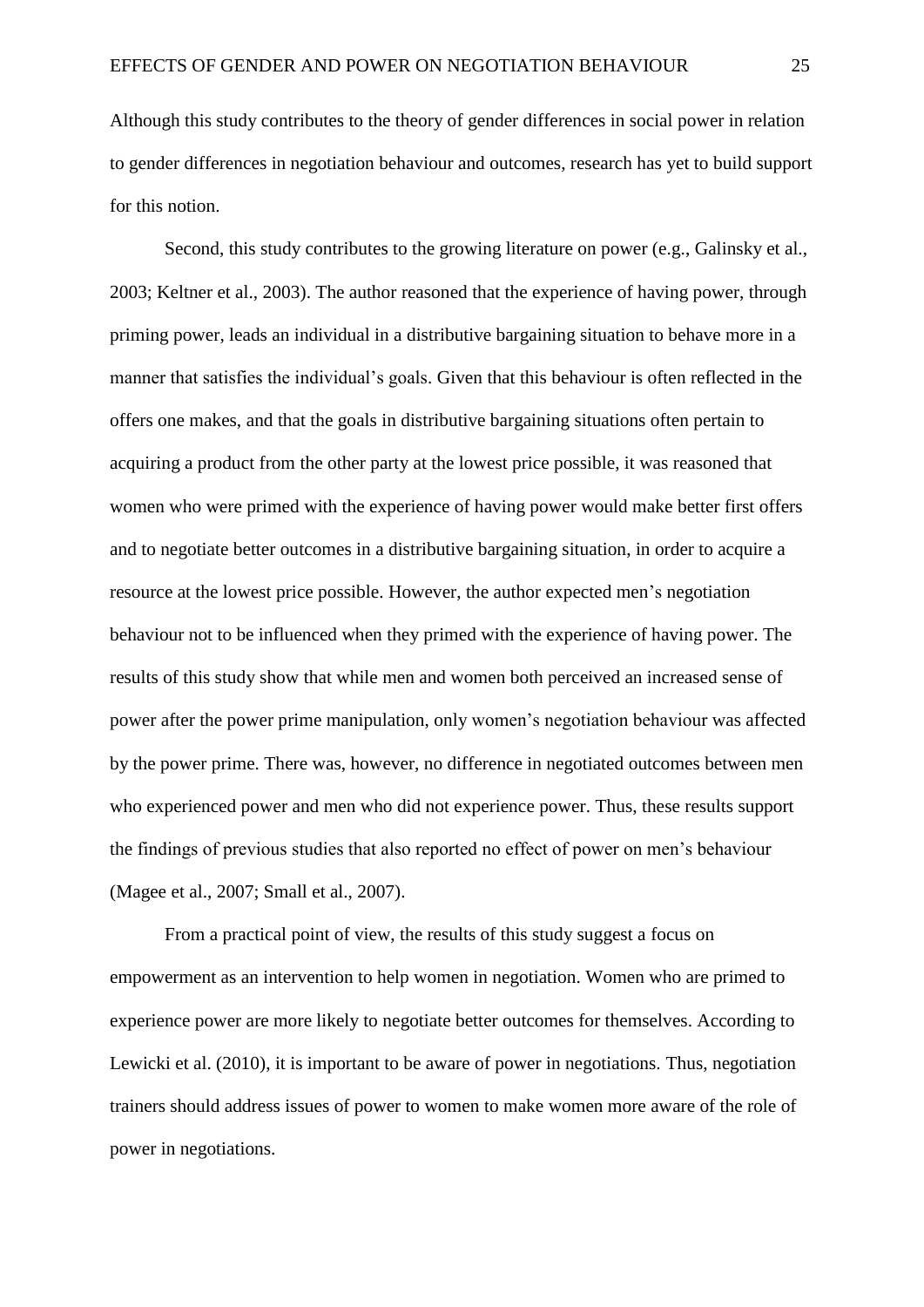## **Limitations and Future Research**

The negotiation case consisted of a distributive bargaining situation in which participants had to negotiate with the author about the asking price of a house. This could have affected the negotiation outcomes, as most students in negotiation experiments usually negotiate with each other or with a confederate of the experiment, not with the author. Consequently, the knowledge that the participants had to negotiate with the author might have affected participants" feelings and behaviours, such as a heightend anxiety. However, the results of this study did not indicate such effects. Nevertheless, it is likely that some individuals in this experiment negotiated more differently than they would normally do. Future research should, therefore, examine if similar results are found when the negotiation dyad consists of only participating individuals (e.g., students).

Another limitation of this study concerns the dependent variables that were used to examine women"s negotiation behaviour. This study only focused on the first offers and negotiated outcomes of individuals. There are, however, many more dependent variables that could be used to examine the effects of power on men"s and women"s negotiation behaviour, such as the height of subsequent offers, the amount and size of concessions, and also variables that pertain to the use of language, such as the the use of high or low-power language. As high-power individuals are more likely to act in ways that satisfy their goals (Galinsky et al., 2003) the experience of power may result in making smaller and also fewer concessions during negotiations. Furthermore, Brown and Levinson (1987) argue social power is related to the use of polite language: Individuals with a low-power status are more inclined to use polite speech than high-power individuals, such as making polite requests rather than demands. Consequently, the experience of power may affect the language of individuals in negotiations. For example, individuals who experience power may be more likely to use phrases such as "Give me this" or "I want this", whereas individuals who experience no or low power use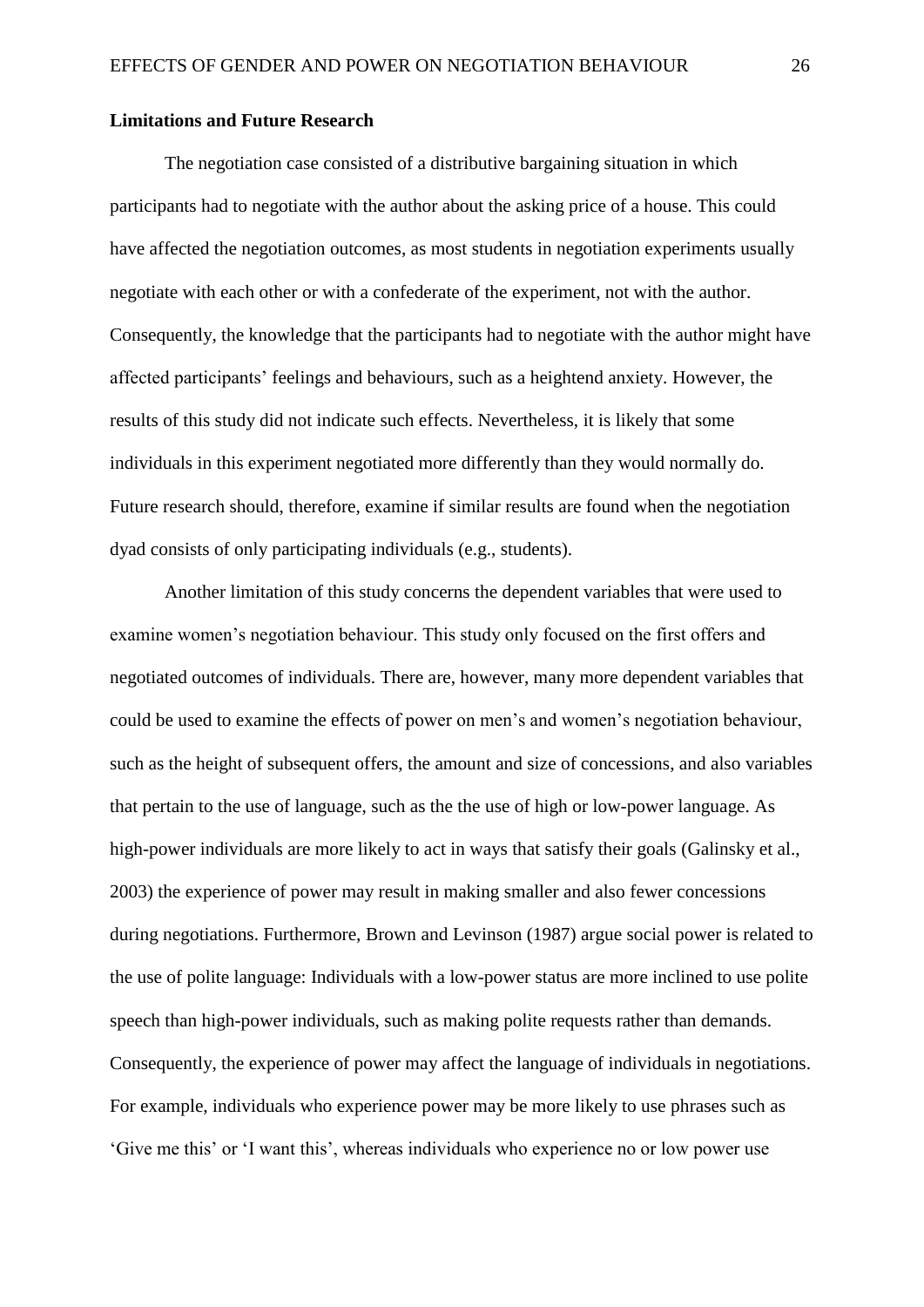phrases such as "May I have this". Therefore, future research should consider these additional variables to examine the effect of power on men's and women's behaviour in negotiations.

Furthermore, this study also only focussed on the behavioural aspect of the Approach / Inhibition Theory of power (Keltner et al., 2003) and did not examine the effects of power on men"s and women"s affect and cognition in negotiation. For example, the theory posits that increased power leads individuals to judge others' attitudes, interests, and positions less accurately. Consequently, priming the experience of power may lead women in negotiation to judge the other party"s targets or goals less accurately, which may affect the negotiation. In addition, Keltner et al. (2003) also propose that increased power leads individuals to focus more on rewards and less on other individuals. High-power individuals are also likely to perceive others more from a self interest orientation and care less about the other. Although this study did not directly examine these consequences of power, the results of this study provide indirect support for these notions. While women who experienced power made better first offers and negotiated better outcomes, this primarily served their own interest. This suggests that women are less concerned about others when they experience power. Consequently, the effect of power on women may change the current views about women in negotiation. For example, whereas research showed that women tend to frame conflicts in terms of relationship characteristics (Pinkley, 1990), the experience of power may lead women to perceive and interpret conflicts in terms of task characteristics. Consequently, this could lead women to act less cooperatively and more competitively in negotiations. In addition, the experience of power could change the view that women tend to be more insecure than men in determining their worth when negotiating their salary (Barron, 2003). Wojciszke and Struzynska–Kujalowicz (2007) showed that participants who were primed with high power scored higher on self-esteem than participants who were primed with low power. As a consequence, the experience of power could, thus, lead women to reap better salary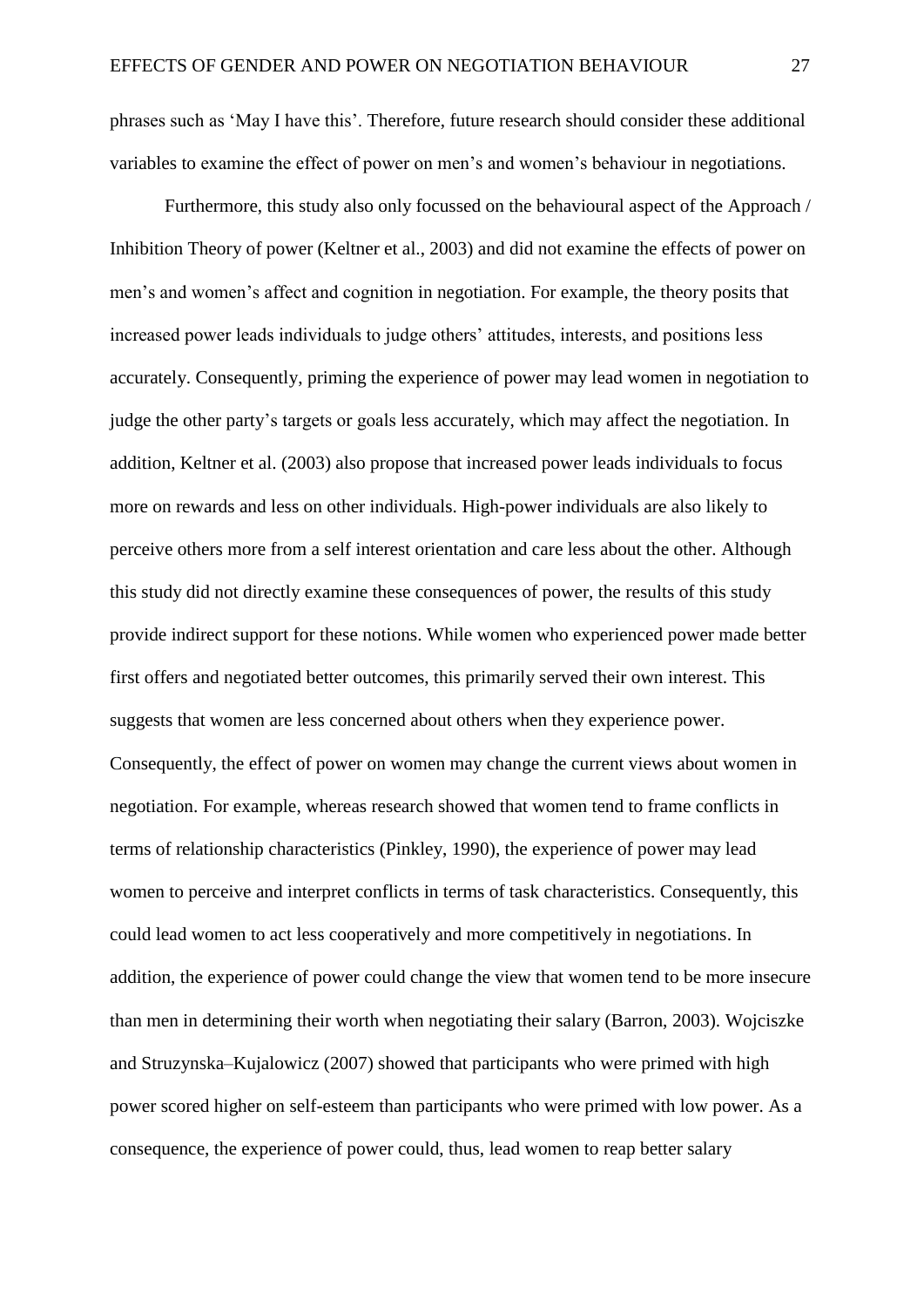negotiation outcomes. Therefore, future research should test more predictions of the Approach / Inhibition Theory of power to get more insight in the effects of power on women"s negotiation behaviour.

The focus of this study was on the effects of increased power in negotiation behaviour. However, this study did not examine whether and how reduced power affects men"s and women"s negotiation performance. As reduced power is posited to activate the behavioural inhibition system (Keltner et al., 2003), which leads to repressed and avoidance behaviour, this may affect the height of offers and negotiation outcomes of individuals. For example, individuals who are primed to experience low power may be more inclined to make worse offers than control or high power individuals, as these individuals are more likely to avoid actions that may lead to punishments by others (Keltner et al., 2003). Therefore, future studies should also examine the effects of low power on negotiation behaviour.

### **Conclusion**

This study broadens the literature on gender and negotiation by integrating literature on power and focusing on the effects of power on men"s and women"s negotiation behaviour. This study shows that the experience of having power benefits women, such that women who are primed with the experience of having power are more likely to negotiate better first offers and outcomes for themselves. Men, in contrast, are not likely to be affected by the experience of having power. While women tend to negotiate worse negotiation outcomes than men, this study shows that this gender gap can be reduced or even overcome by influencing women"s perceptions of power. The differential effects of power on men"s and women"s negotiation behaviour suggest a gender difference in social power between men and women, and opens up a new way of studying gender and negotiation.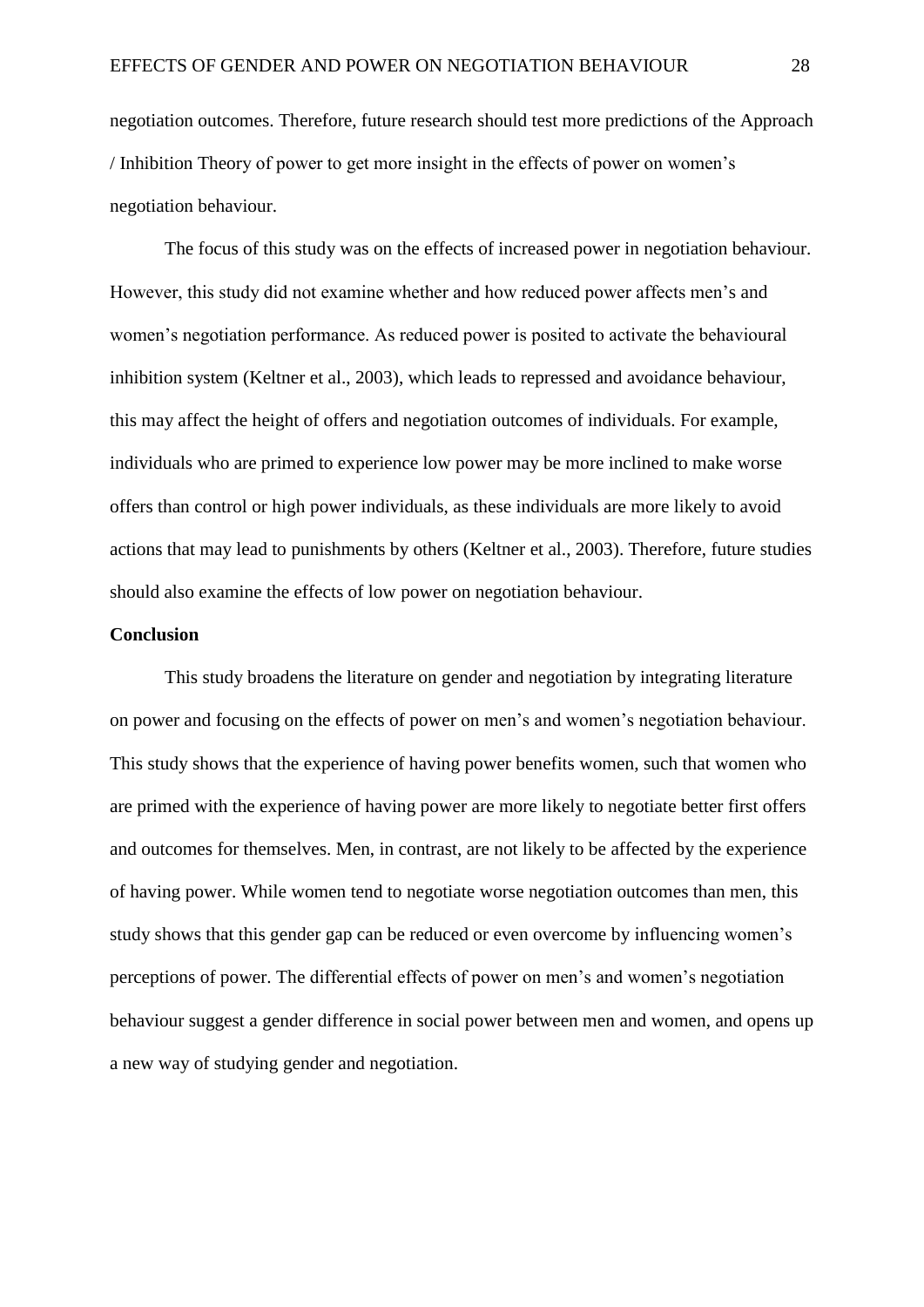#### References

- Anderson, C., & Galinsky, A. D. (2006). Power, optimism, and risk-taking. *European Journal of Social Psychology, 36,* 511-536.
- Barron, L. A. (2003). Gender differences in negotiator"s beliefs. *Human Relations, 56,* 635- 662.
- Bowles, H. R., Babcock, L., & McGinn, K. L. (2005). Constraints and triggers: Situational mechanics of gender in negotiation. *Journal of Personality and Social Psychology, 89,* 951-965.
- Brown, P., & Levinson, S. C. (1987). *Politeness: Some universals in language usage*. New York: Cambridge University Press.
- Bureau of Labor Statistics, United States Department of Labor. (2008). *Highlights of women's earnings in 2007* (Report No. 1008). Retrieved from http://www.bls.gov/cps/cpswom2007.pdf
- Bureau of Labor Statistics, United States Department of Labor. (2011). *Usual weekly earnings of wage and salary workers: First quarter 2011* (Report No. USDL-11-0554). Retrieved from http://www.bls.gov/news.release/pdf/wkyeng.pdf
- Carver, C. S., & White, T. L. (1994). Behavioral inhibition, behavioral activation, and affective responses to impending reward and punishment: The BIS/BAS scales. *Journal of Personality and Social Psychology, 67,* 319-333.

Deutsch, M. (1973). *The resolution of conflict.* New Haven, CT: Yale University Press.

- Eagly, A. H., & Wood, W. (1982). Inferred sex differences in status as a determinant of gender stereotypes about social influence. *Journal of Personality and Social Psychology, 45,* 915-928.
- Fiske, S. T. (1993). Controlling other people: The impact of power on stereotyping. *American Psychologist, 48*(6)*,* 621-628.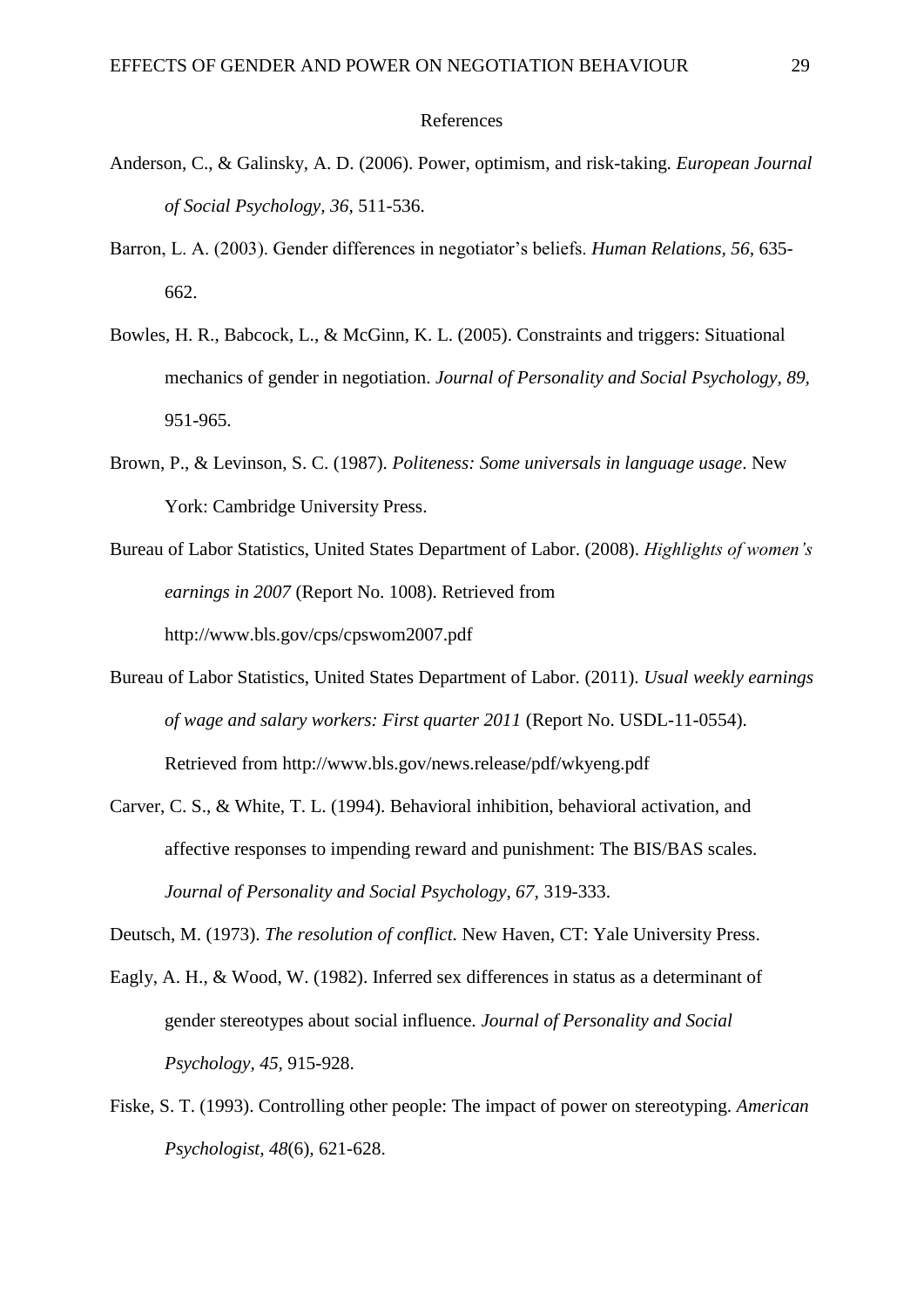- French, J. R. P., & Raven, B. (1959). The bases of social power. In D. Cartwright (Ed.), *Studies in social power* (pp.150-167). Ann Arbor, MI: Institute for Social Research.
- Galinsky, A. D., Gruenfeld, D. H., & Magee, J. C. (2003). From power to action. *Journal of Personality and Social Psychology, 85*(3)*,* 453-466.
- Galinsky, A. D., & Mussweiler, T. (2001). First offers as anchors: The role of perspectivetaking and negotiator focus. *Journal of Personality and Social Psychology, 81,* 657- 669.
- Gray, J.A. (1987). The neuropsychology of emotion and personality. In S. M. Stahl, S. D. Iverson, E. C. Guinote (Ed.), *Cognitive neurochemistry* (pp. 171-190). Oxford: Oxford University Press.
- Henley, N. M., & LaFrance, M. (1984). Gender as culture: Difference and dominance in nonverbal behavior. In A. Wolfgang (Eds.), *Nonverbal behavior: Perspectives, applications, intercultural insights* (pp. 351-371). Lewiston, NY: Hogrefe.
- Higgins, E. T. (1997). Beyond pleasure and pain. *American Psychologist, 52,* 1280-1300.
- Keltner, D., Gruenfeld, D. H., & Anderson, C. (2003). Power, approach, and inhibition. *Psychological Review, 110,* 265-284.
- Keltner, D., Young, R. C., Heerey, E. A., Oemig, C., & Monarch, N. D. (1998). Teasing in hierarchical and intimate relations. *Journal of Personality and Social Psychology, 75,* 1231-1247.
- King, W.C., & Hinson, T. D. (1994). The influence of sex and equity sensitivity on relationship preferences, assessment of opponent, and outcomes in a negotiation experiment. *Journal of Management, 20,* 605-624.
- Lewicki, R. J., Barry, B., & Saunders, D. M. (2010). *Negotiation* (6th ed.). New York, NY: McGraw-Hill.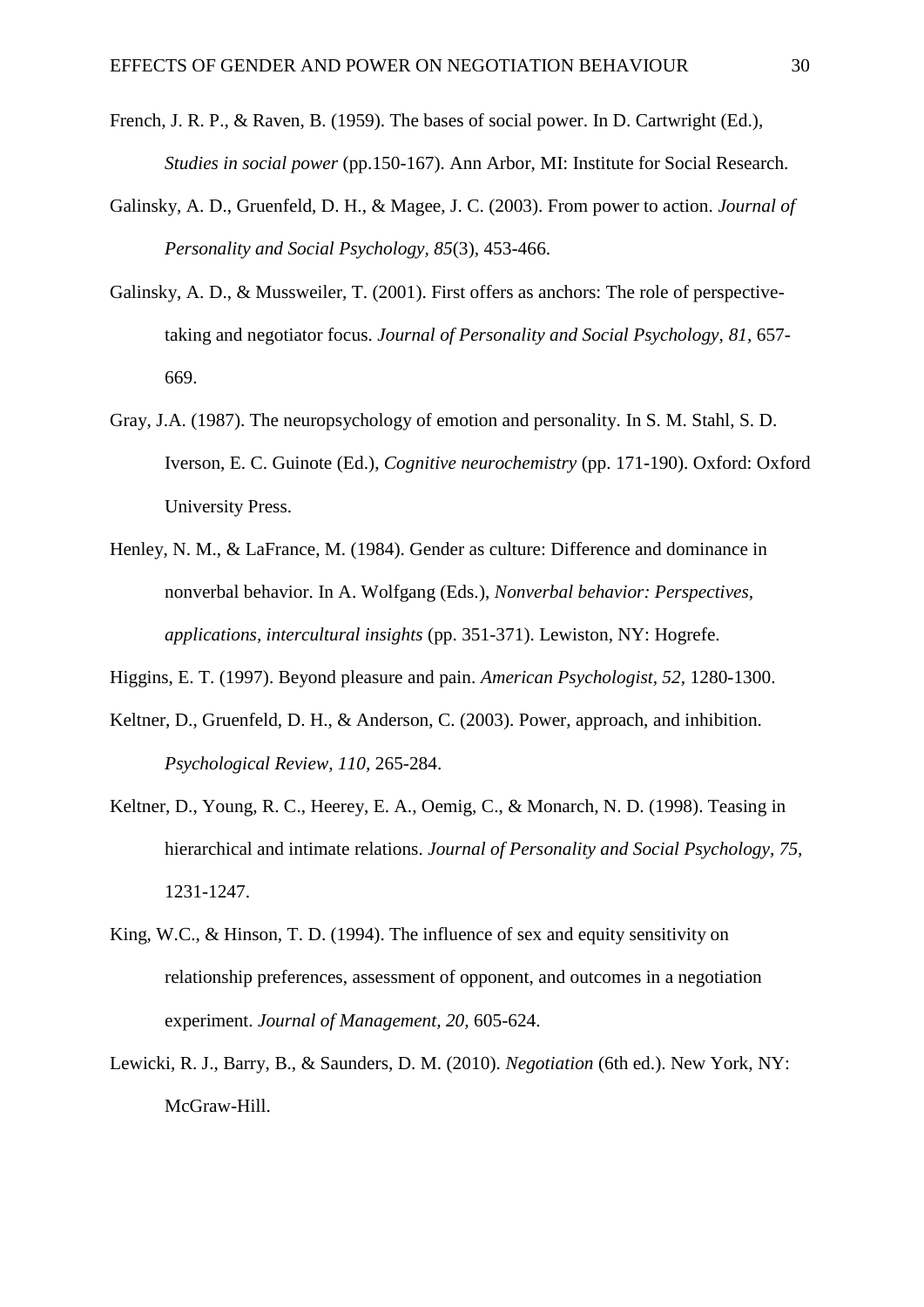- Magee, J. C., Galinsky, A. D., & Gruenfeld, D. H. (2007). Power, propensity to negotiate, and moving first in competitive interactions. *Personality and Social Psychology Bulletin, 33*(2)*,* 200-212.
- Milgram, S. (1974). *Obedience to authority: An experimental view*. New York: Harper & Row.
- Neu, J., Graham, J. L., & Gilly, M. C. (1988). The influence of gender on behaviors and outcomes in a retail buyer-seller negotiation simulation. *Journal of Retailing, 64,* 427- 451.
- Pinkley, R. L. (1990). Dimensions of conflict frame: Disputant interpretations of conflict. *Journal of Applied Psychology, 75,* 117-126.
- Pinkley, R. L., Neale, M. A., & Bennett, R. J. (1994). The impact of alternatives to settlement in dyadic negotiation. *Organizational Behavior and Human Decision Processes, 57,*  97-116.
- Pinkley, R. L., & Northcraft, G. B. (1994). Conflict frames of reference: Implications for dispute processes and outcomes. *Academy of Management Journal, 37,* 193-205.
- Pruit, D. G., Carnevale, P. J. D., Forcey, B., & Van Slyck, M. (1986). Gender effects in negotiation: Constituent surveillance and contentious behavior. *Journal of Experimental Social Psychology, 22,* 264-275.
- Putnam, L. L., & Jones, T. S. (1982). Reciprocity in negotiations: An analysis of bargaining interaction. *Communication Monographs, 49,* 171-191.
- Rubin, J. Z., & Brown, B. R. (1975). *The social psychology of bargaining and negotiation*. New York: Academic.
- Small, D. A., Gelfand, M., Babcock, L., & Gettman, H. (2007). Who goes to the bargaining table? The influence of gender and framing on the initiation of negotiation. *Journal of Personality and Social Psychology, 93,* 600-613.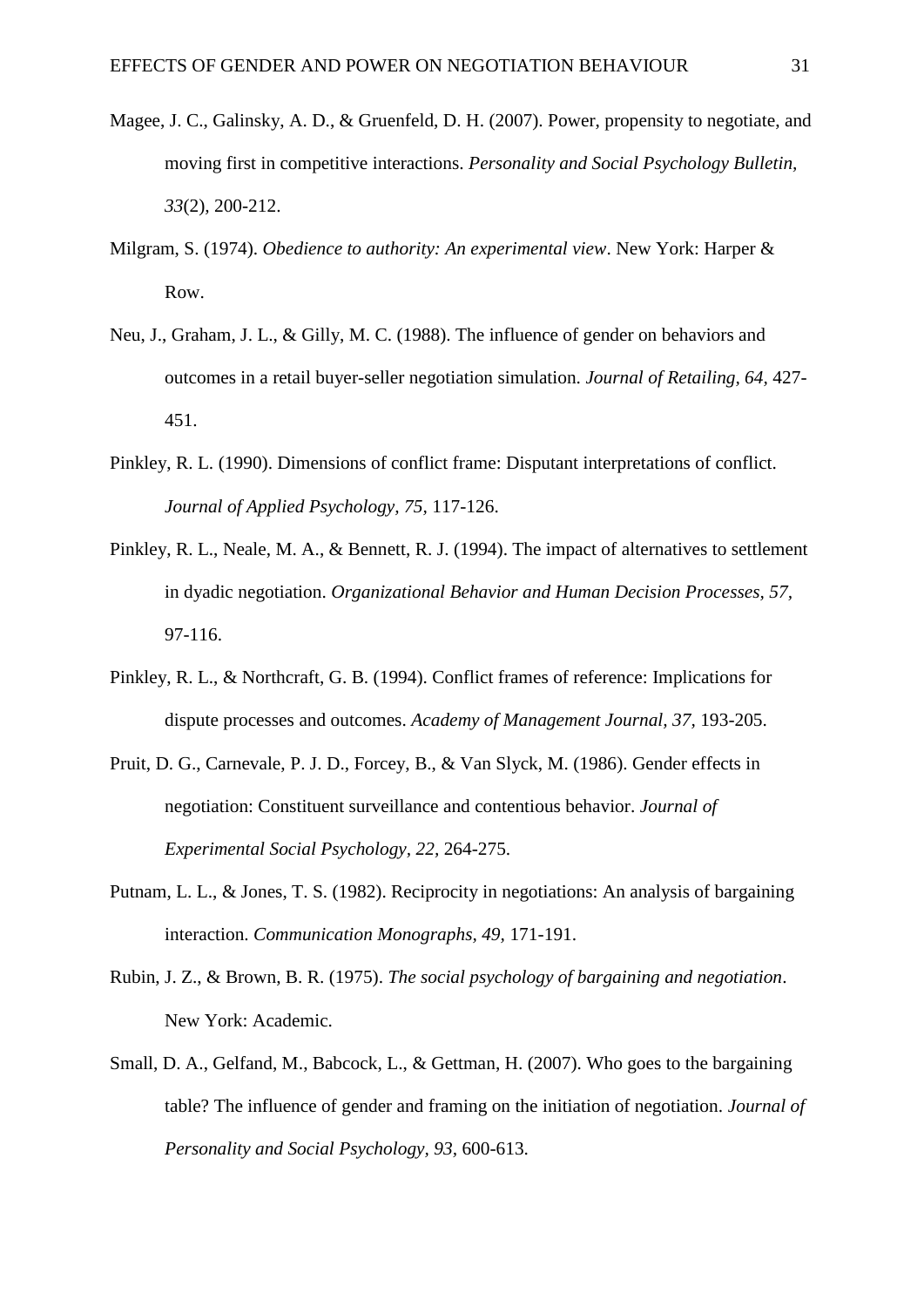- Smith, P. K., Wigboldus, D. H. J., & Dijksterhuis, A. (2008). Abstract thinking increases one"s sense of power. *Journal of Experimental Social Psychology, 44,* 378-385.
- Stapel, D. A., & Van der Zee, K. I. (2006). The self salience model of other-to-self effects: Integrating principles of self-enhancement, complementarity, and imitation. *Journal of Personality and Social Psychology, 90,* 258–271.
- Statistics Netherlands. (2011, February 11). *Emancipation monitor 2011* [Press release]. Retrieved from http://www.cbs.nl/en-

GB/menu/themas/onderwijs/publicaties/artikelen/archief/2011/2011-014-pb.htm

- Stuhlmacher, A. F., & Walters, A. E. (1999). Gender differences in negotiation outcomes: A meta-analysis. *Personnel Psychology,* 52*,* 653–677.
- Walters, A. E., Stuhlmacher, A. F., & Meyer, L. L. (1998). Gender and negotiator competitiveness: A meta-analysis. *Organizational Behavior and Human Decision Processes, 76,* 1–29.
- Watson, C. (1994). Gender versus power as a predictor of negotiator behaviour and outcomes. *Negotiation Journal, 10,* 117–127.
- Wojciszke, B., & Struzynska-Kujalowicz, A. (2007). Power influences self-esteem. *Social Cognition, 25,* 510-532.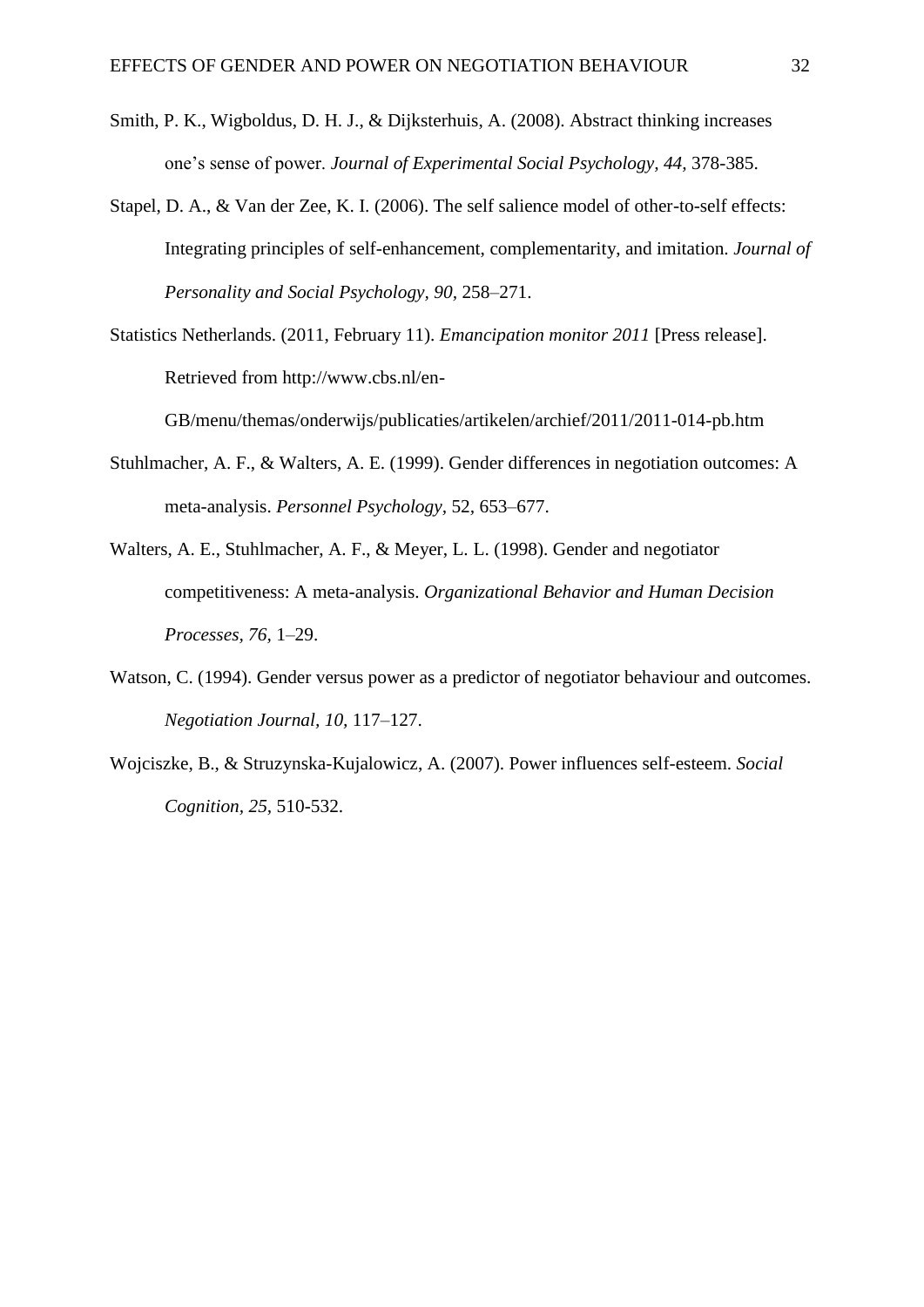## Appendices

## Appendix A

## Power Prime Task

Beste student,

Om te zorgen dat iedere deelnemer aan dit onderzoek in dezelfde gemoedstoestand wordt gebracht zou ik je willen vragen om de volgende taak uit te voeren.

Je krijgt 5 minuten voor deze taak.

Succes!

Opdracht:

Schrijf een gebeurtenis op waarin jij macht had over iemand anders of anderen. Met macht bedoel ik een situatie waarin jij controle over en invloed had op anderen. Beschrijf wat er gebeurde in deze gebeurtenis waarin jij macht had, hoe jij je voelde enzovoorts. Probeer om hierover zoveel mogelijk op te schrijven.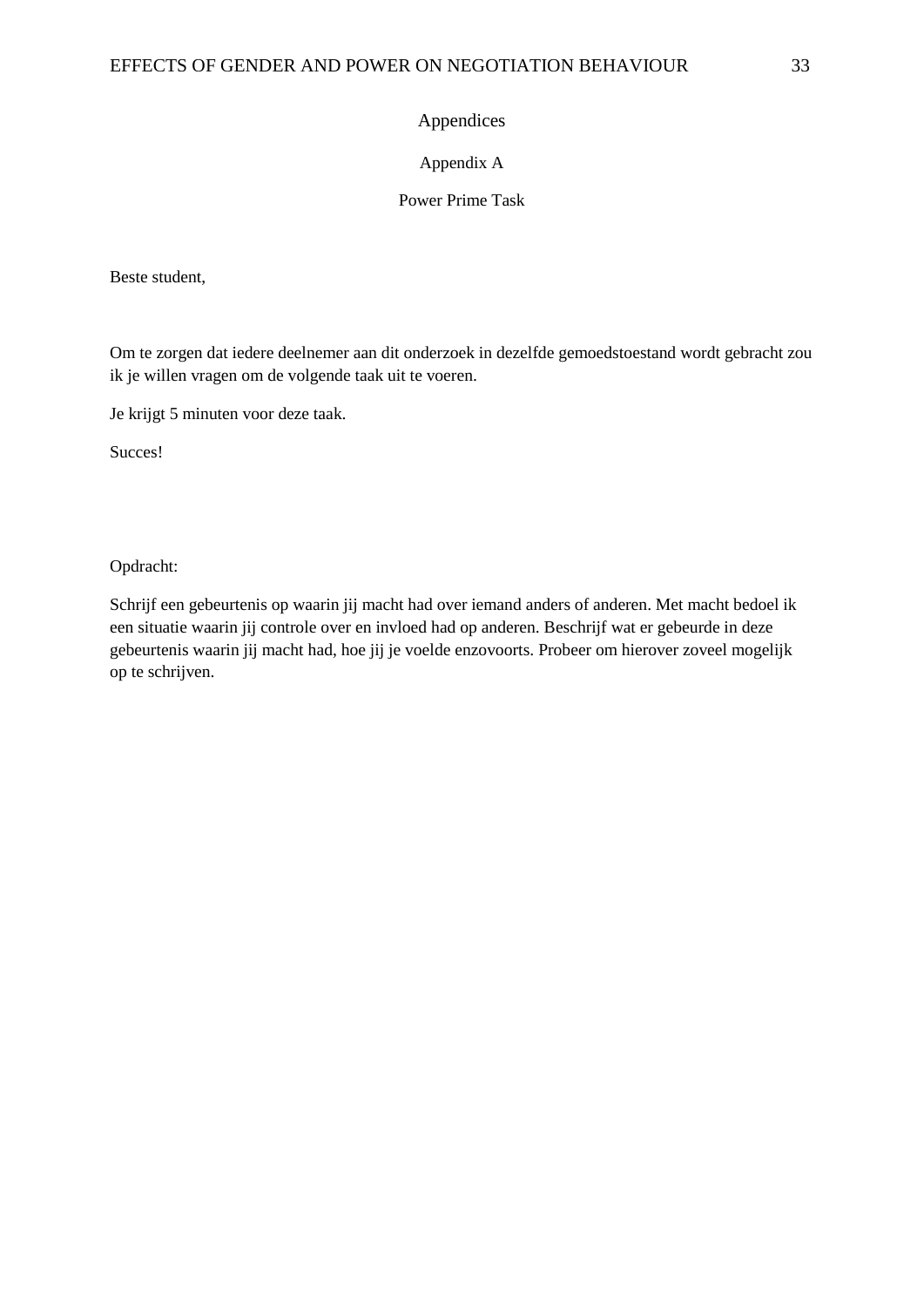## Appendix B

## Control Prime Task

Beste student,

Om te zorgen dat iedere deelnemer aan dit onderzoek in dezelfde gemoedstoestand wordt gebracht zou ik je willen vragen om de volgende taak uit te voeren.

Je krijgt 5 minuten voor deze taak.

Succes!

Opdracht:

Beschrijf hoe jij meestal je avonden spendeert. Begin met het beschrijven van activiteiten en denk daarna over hoeveel tijd je aan elke activiteit besteedt. Voorbeelden van activiteiten die je kunt beschrijven zijn dineren, studeren voor een bepaald examen, met vrienden omgaan, tv kijken enzovoorts. Probeer om hierover zoveel mogelijk op te schrijven.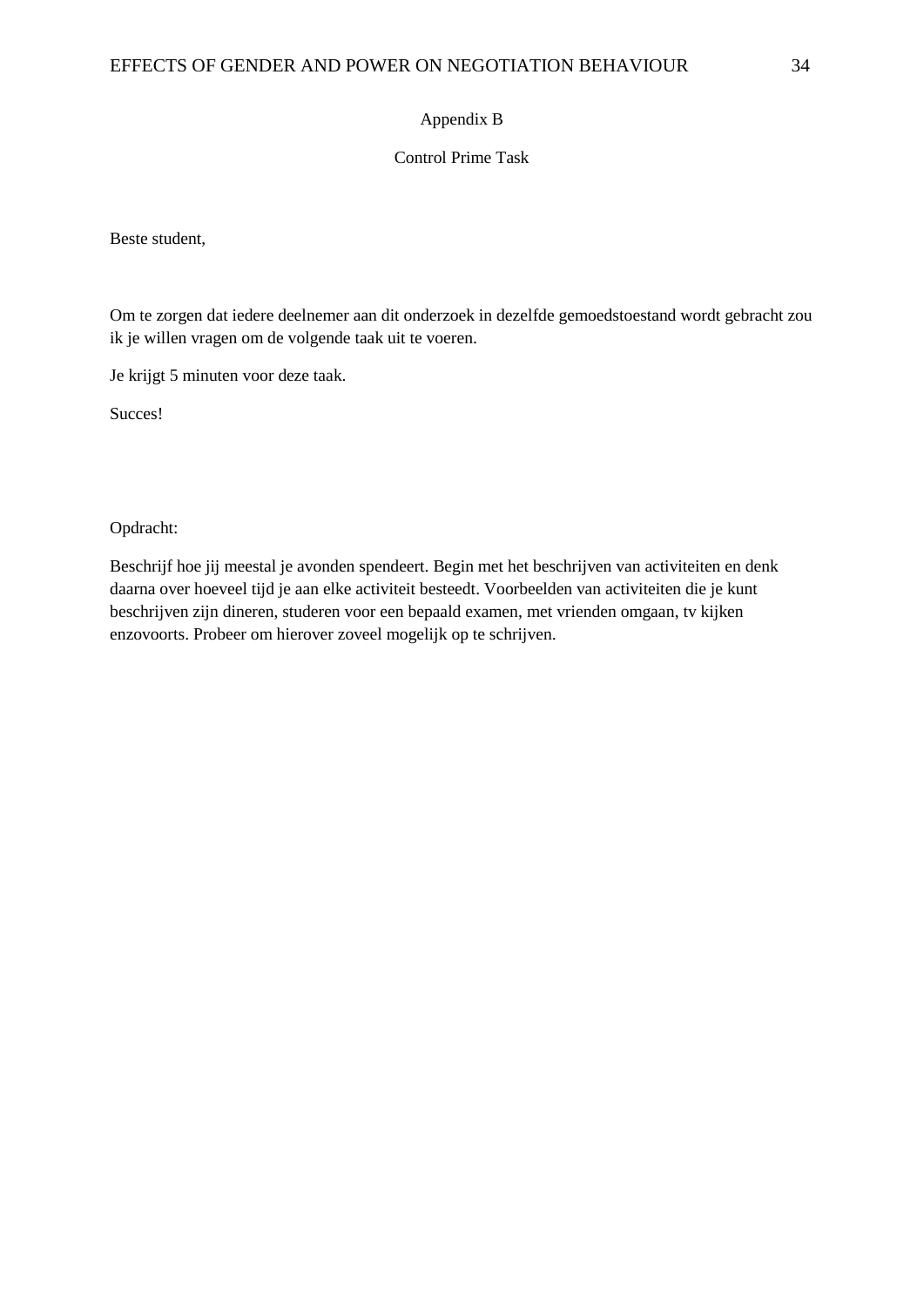## Appendix C

#### Sense of Power Survey: Pre-measurement

Beste student,

Bedankt voor je deelname aan dit onderzoek.

Het doel van dit experiment is om inzicht te krijgen in beslissingspatronen van mensen. Om hier inzicht in te krijgen ga je straks een onderhandeling doen.

Voordat het experiment begint zou ik je willen vragen om de onderstaande vragenlijst in te vullen.

Nadat je de vragenlijst hebt ingevuld krijg je van mij verdere instructies over het verloop van het experiment.

### **Wat is je leeftijd?**

Ik ben ……… jaar

**Wat is je geslacht?** (kruis het antwoord aan dat van toepassing is)

| Man $\Box$ | Vrouw $\Box$ |  |
|------------|--------------|--|
|            |              |  |

**Hieronder volgen 7 kenmerken. Geef aan in hoeverre deze kenmerken van toepassing zijn op jou. Ook hier geldt dat het gaat om hoe jij jezelf kenmerkt. Je kunt de vragen dus niet fout beantwoorden.**

## **"In hoeverre vind jij jezelf …"**

| 1) | Onderdanig   |          |              |              |              |                |          | Dominant |        |
|----|--------------|----------|--------------|--------------|--------------|----------------|----------|----------|--------|
|    | $\mathbf{O}$ | $\Omega$ | $\mathbf{O}$ | $\mathbf{O}$ | $\mathbf{O}$ | $\overline{O}$ | $\Omega$ | $\Omega$ | O      |
| 2) | Passief      |          |              |              |              |                |          |          | Actief |
|    | $\mathbf{O}$ | $\Omega$ | $\mathbf{O}$ | $\Omega$     | $\mathbf{O}$ | $\mathbf{O}$   | $\Omega$ | $\Omega$ | O      |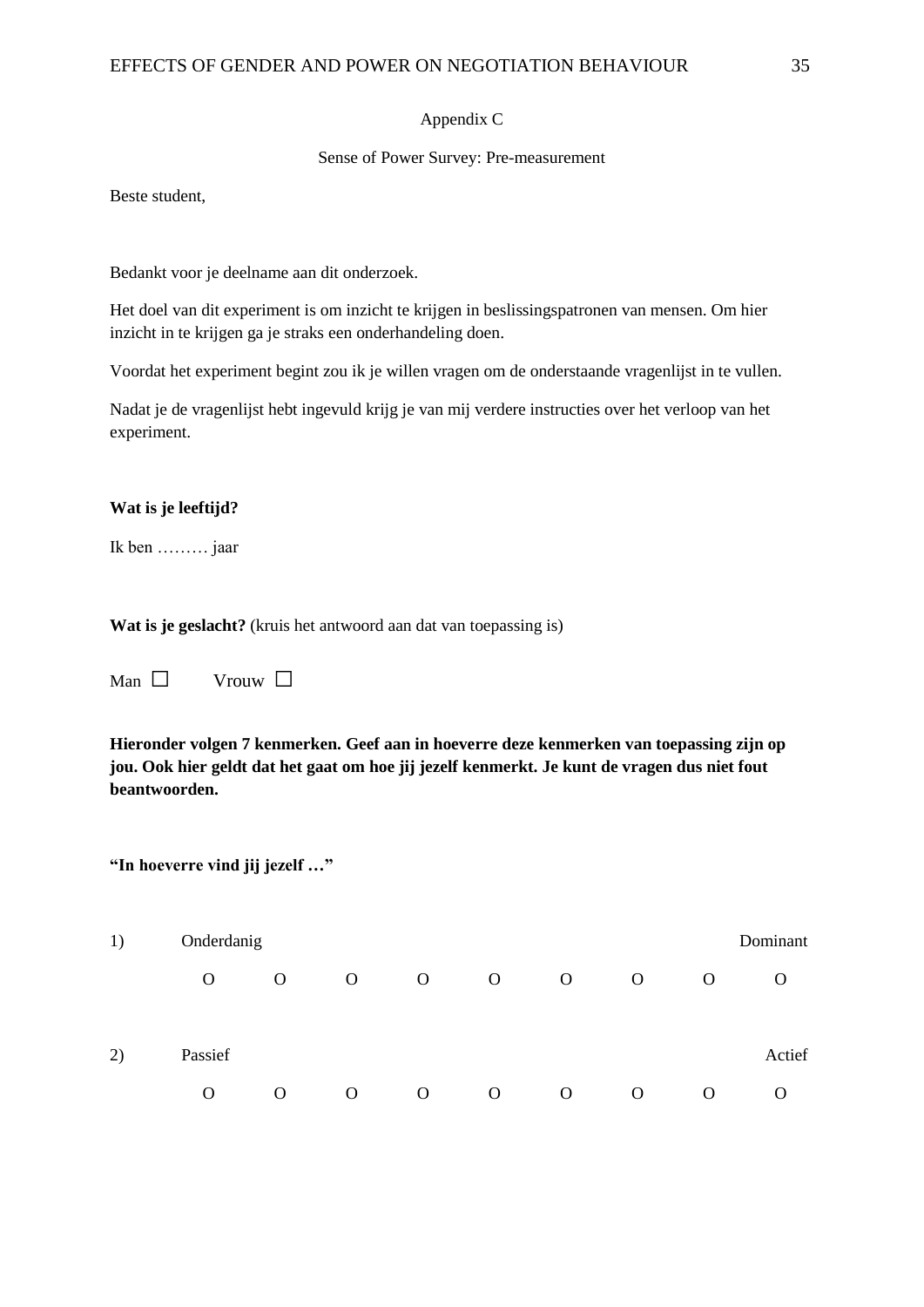# EFFECTS OF GENDER AND POWER ON NEGOTIATION BEHAVIOUR 36

| 3) | Volgzaam    |              |           |              |              |                |               |              | Assertief     |
|----|-------------|--------------|-----------|--------------|--------------|----------------|---------------|--------------|---------------|
|    | ${\rm O}$   | $\mathcal O$ | ${\bf O}$ | ${\bf O}$    | ${\bf O}$    | ${\bf O}$      | $\mathbf O$   | ${\bf O}$    | $\mathbf O$   |
| 4) | Verlegen    |              |           |              |              |                |               |              | Mondig        |
|    | ${\bf O}$   | ${\bf O}$    | ${\bf O}$ | $\mathbf O$  | ${\bf O}$    | ${\mathcal O}$ | $\mathcal{O}$ | ${\bf O}$    | $\mathbf O$   |
| 5) | Besluitloos |              |           |              |              |                |               |              | Besluitvast   |
|    | ${\rm O}$   | ${\rm O}$    | ${\bf O}$ | $\mathcal O$ | ${\bf O}$    | ${\rm O}$      | $\mathbf O$   | $\mathcal O$ | $\mathcal O$  |
| 6) | Onzeker     |              |           |              |              |                |               |              | Zeker         |
|    | ${\bf O}$   | $\mathbf{O}$ | ${\bf O}$ | $\mathbf{O}$ | ${\bf O}$    | ${\rm O}$      | $\mathcal{O}$ | $\mathcal O$ | $\mathbf O$   |
| 7) | Afhankelijk |              |           |              |              |                |               |              | Onafhankelijk |
|    | ${\bf O}$   | ${\rm O}$    | ${\rm O}$ | $\mathcal O$ | $\mathcal O$ | ${\bf O}$      | $\mathbf O$   | $\mathbf{O}$ | $\mathcal O$  |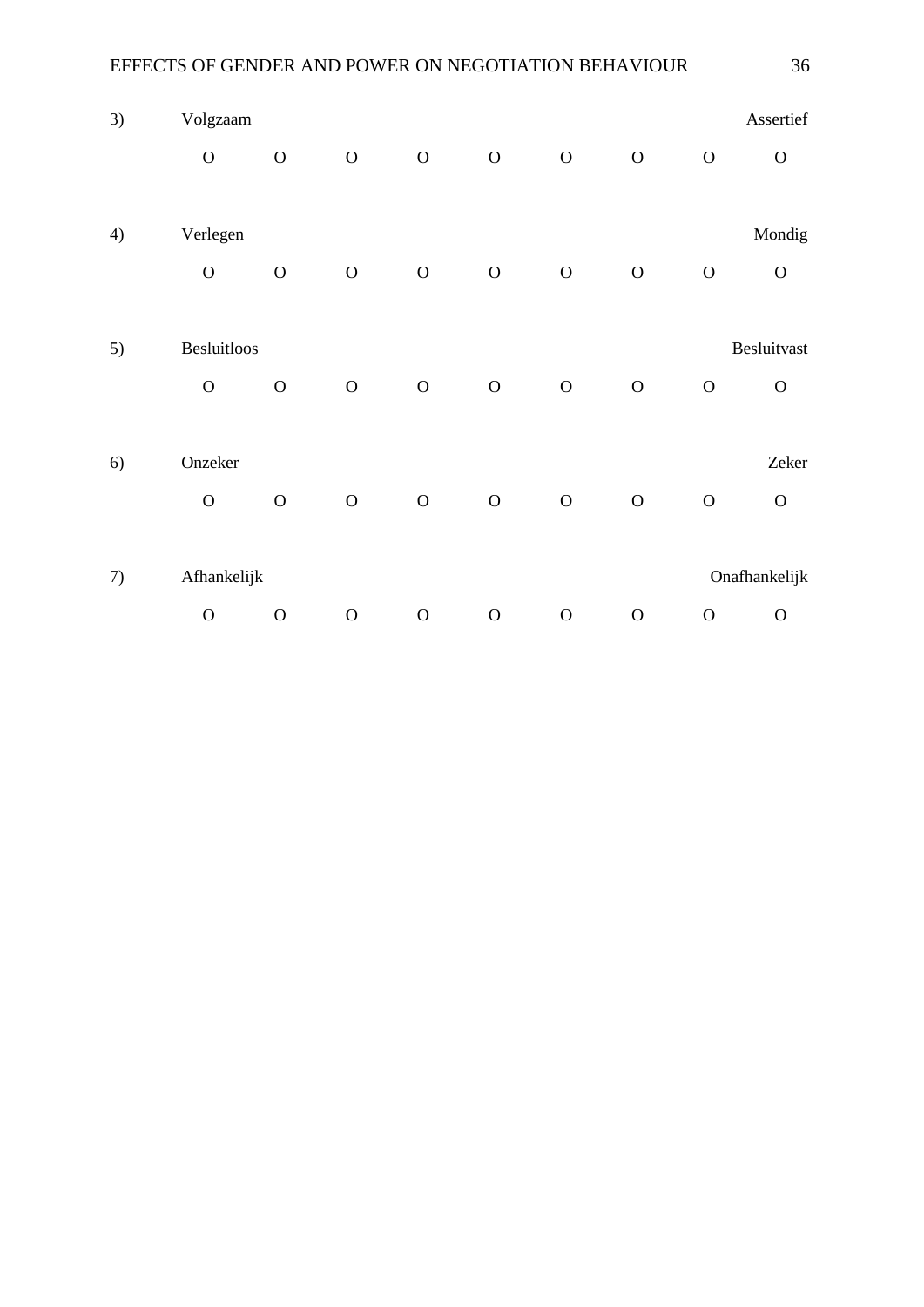## Appendix D

Sense of Power Survey: Between-measurement

**Hieronder volgen 7 kenmerken. Geef aan in hoeverre deze kenmerken van toepassing zijn op jou. Ook hier geldt dat het gaat om hoe jij jezelf kenmerkt. Je kunt de vragen dus niet fout beantwoorden.**

**"In hoeverre vind jij jezelf …"**

| $1.$ | Passief            |                |                |                |                |                |                |                | Actief             |
|------|--------------------|----------------|----------------|----------------|----------------|----------------|----------------|----------------|--------------------|
|      | $\mathcal O$       | $\overline{O}$ | $\overline{O}$ | $\overline{O}$ | $\mathbf O$    | $\overline{O}$ | $\overline{O}$ | $\overline{O}$ | $\overline{O}$     |
| 2.   | Verlegen           |                |                |                |                |                |                |                | Mondig             |
|      | $\mathbf{O}$       | $\overline{O}$ | $\overline{O}$ | $\mathcal{O}$  | $\mathcal O$   | $\mathcal O$   | $\mathbf{O}$   | $\mathbf{O}$   | ${\rm O}$          |
| 3.   | Onzeker            |                |                |                |                |                |                |                | Zeker              |
|      | $\mathbf O$        | $\overline{O}$ | $\overline{O}$ | $\overline{O}$ | $\mathcal O$   | $\mathbf O$    | $\overline{O}$ | $\mathcal O$   | ${\bf O}$          |
| 4.   | Onderdanig         |                |                |                |                |                |                |                | Dominant           |
|      | $\mathbf{O}$       | $\overline{O}$ | $\mathbf{O}$   | $\mathbf{O}$   | ${\bf O}$      | $\mathcal O$   | $\mathbf{O}$   | $\mathbf{O}$   | $\mathcal O$       |
| 5.   | Volgzaam           |                |                |                |                |                |                |                | Assertief          |
|      | $\overline{O}$     | $\overline{O}$ | $\overline{O}$ | $\overline{O}$ | $\overline{O}$ | $\overline{O}$ | $\overline{O}$ | $\mathcal O$   | $\mathbf{O}$       |
| 6.   | <b>Besluitloos</b> |                |                |                |                |                |                |                | <b>Besluitvast</b> |
|      | $\overline{O}$     | $\overline{O}$ | $\overline{O}$ | $\overline{O}$ | $\overline{O}$ | $\mathcal O$   | $\mathcal O$   | $\mathbf{O}$   | $\mathcal O$       |
| 7.   | Afhankelijk        |                |                |                |                |                |                |                | Onafhankelijk      |
|      | ${\bf O}$          | $\mathcal{O}$  | $\mathcal{O}$  | ${\bf O}$      | ${\bf O}$      | ${\rm O}$      | $\mathbf{O}$   | ${\bf O}$      | $\mathbf O$        |

**Als je de vragenlijst helemaal hebt ingevuld kun je deze bij mij inleveren.**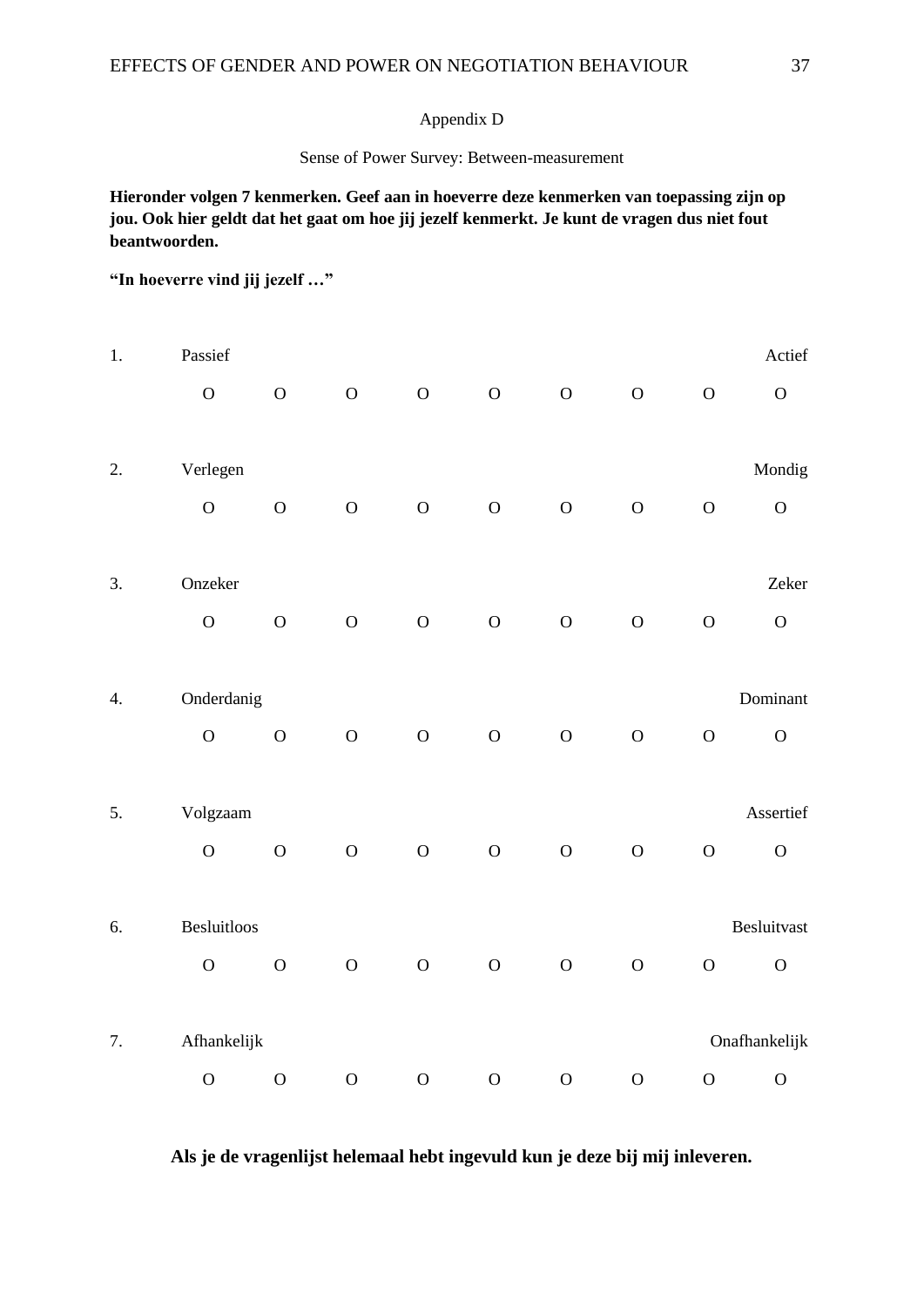## Appendix E

## Negotiation Case – Participant Briefing

Beste student,

Je gaat dadelijk onderhandelen met een tegenspeler over de prijs van een koophuis. Het huis waar je over gaat onderhandelen is het perfecte huis. Je wilt dit huis dus heel graag hebben!

De huidige vraagprijs van het huis is echter € 250.000,-. Dat vind jij echt te veel! Je zult dus moeten onderhandelen met de koper over een bedrag dat jij beter vindt en de koper moeten overtuigen waarom jij dit bedrag beter vindt.

Om je te helpen met het bepalen van een bedrag staat hieronder wat informatie. Deze informatie kun je gebruiken om de koper te overtuigen van jouw beslissing.

Je hebt ongeveer 5 minuten om je voor te bereiden voor de onderhandeling. Daarna zal de onderhandeling van start gaan. De onderhandeling zelf duurt ongeveer 10 minuten.

Succes!

## **INFORMATIE**

- Het huis dat je gaat kopen is een **twee-onder-één-kap-woning**
- De afgelopen jaren (2009-2011) zijn een aantal huizen in dezelfde buurt verkocht. Onderstaand figuur geeft weer voor welke prijzen deze huizen zijn verkocht:



Verkoopprijs in euro's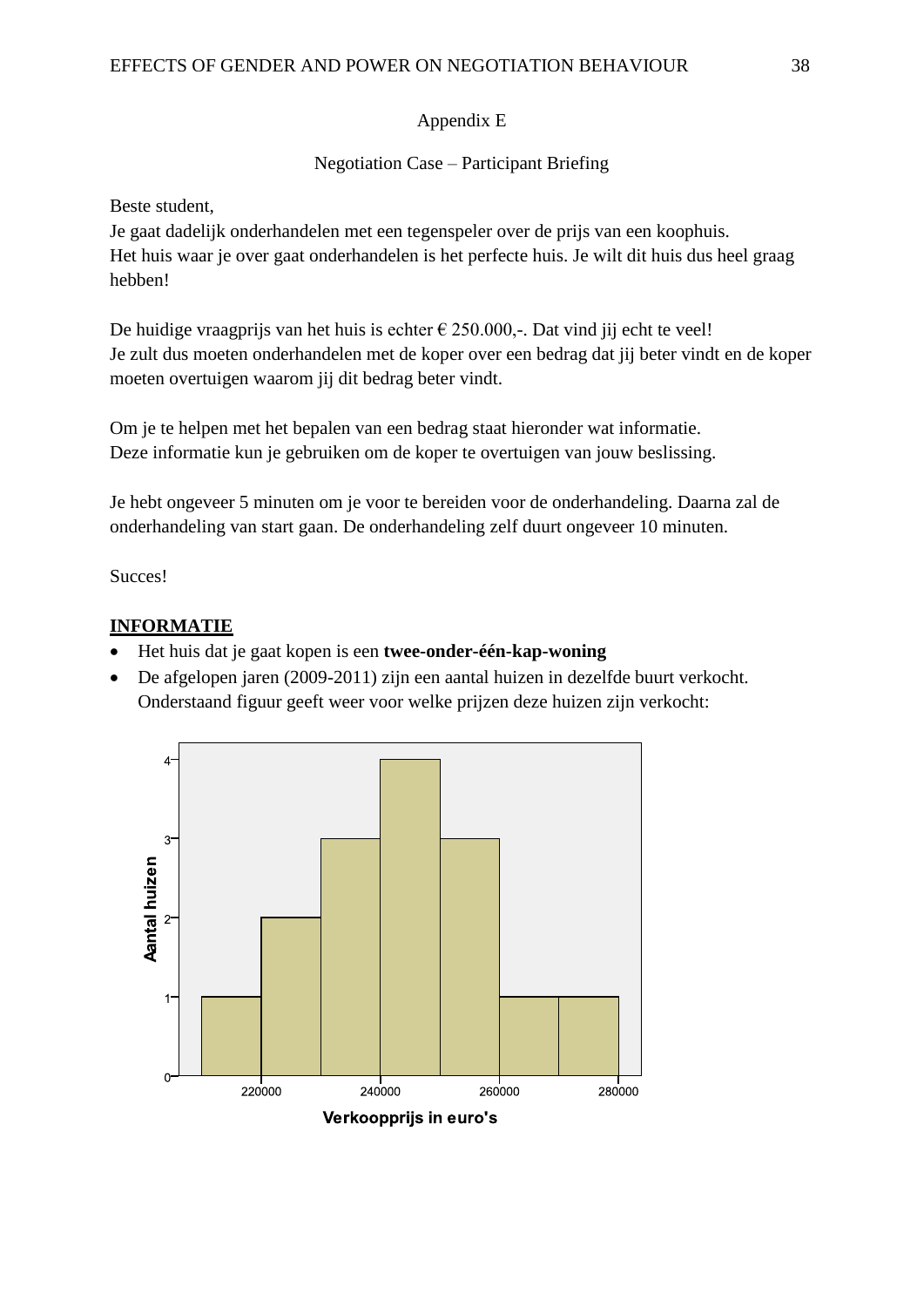- Door **deflatie** zijn huizen minder waard geworden. De **waardeafname verschilt per huis**, maar ligt tussen de **2% en 8%.**
- Het huis heeft alles wat jij wilt
- Je wilt misschien nog gaan verbouwen (bijvoorbeeld de tuin, badkamer of keuken)
- Je vindt de buurt leuk

Nu je bovenstaande informatie hebt gelezen zou ik je willen vragen om hieronder op te schrijven wat **jouw bod** zal zijn, waar je dadelijk over gaat onderhandelen.

Mijn bod is: ……………………………………….